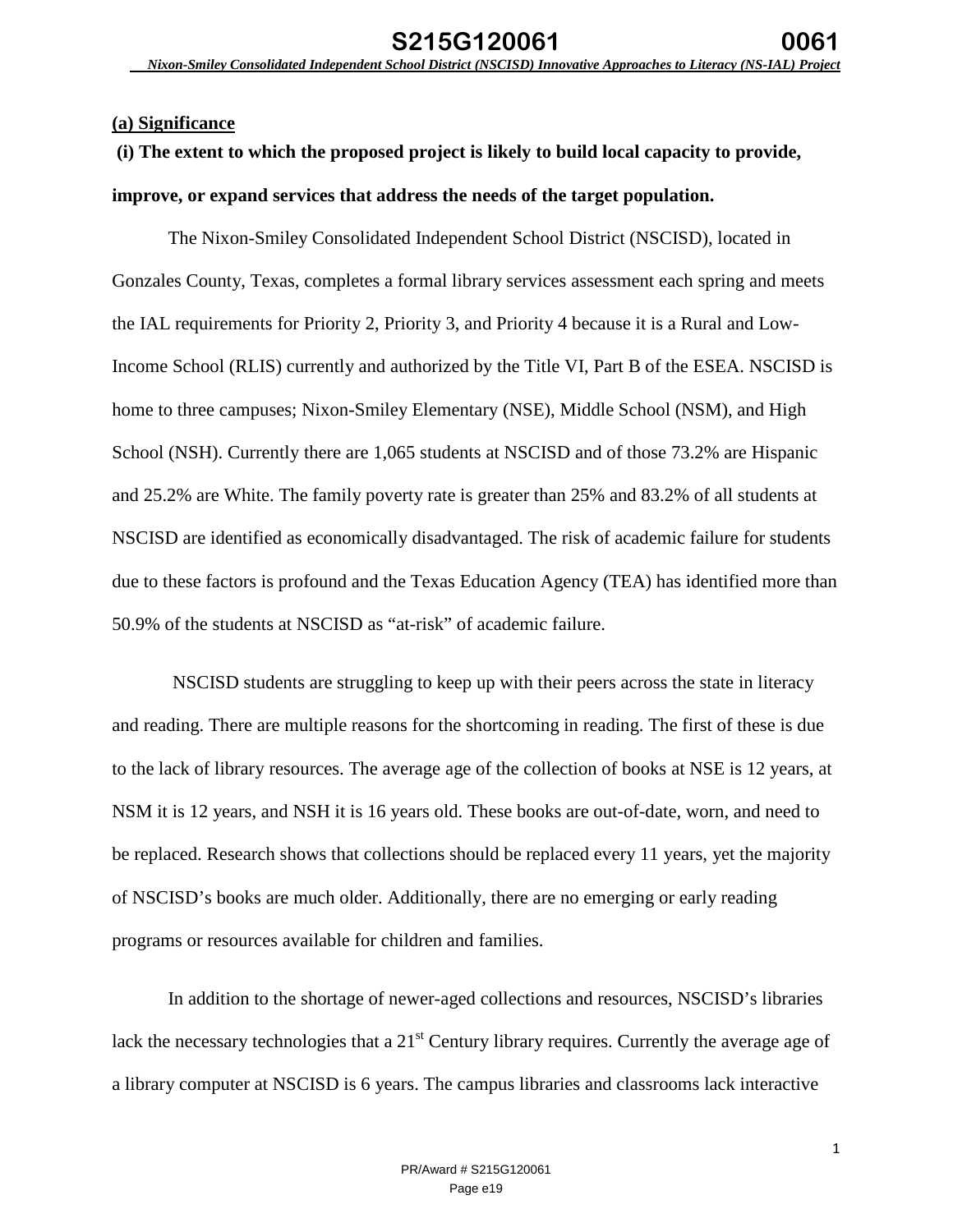technologies (e.g., laptops and Internet-connected computers) for students to utilize to improve their literacy and reading skills though access to educational programs because the current ones lack the processor speed to run many new online programs. Additionally, the NSISD classrooms have no access to interactive technologies such as SmartBoards, iPADS, Mimios, and eReaders to increase student participation in reading activities.

The campus libraries also lack access to online resources and educational software. There is a profound need at NSCISD to increase student access to online resources such as Achieve 3000 and Guided Reading Programs as well as to other advanced course work programs. The lack of access to these evidence-based resources that many of their peers across the state have may be one of the key factors in the lower than average reading scores at NSCISD.

Beyond the shortage of resources available to students, the teachers at NSCISD receive very little professional development (PD) that targets increasing literacy and improving the teaching of literacy. Additionally, the one Certified Library Media Specialist in NSCISD has very little time to collaborate with teachers to develop lessons that utilize the existing library resources. There is a significant need at NSCISD to increase the PD of teachers to improve the teaching reading and literacy while also increasing library usage and collaboration.

Because of the high needs of the students at NSCISD and lack of resources, there is a need to partner will local libraries to increase reading and literacy opportunities for the community, families, and students. Currently 10.9% of the NSCISD students are identified as Limited English Proficiency (LEP); thus, the need to teach English as second language learning for students and adults is very high. Additionally, as the area is rural and impoverished, many students and families lack transportation and resources to utilize the public libraries even if the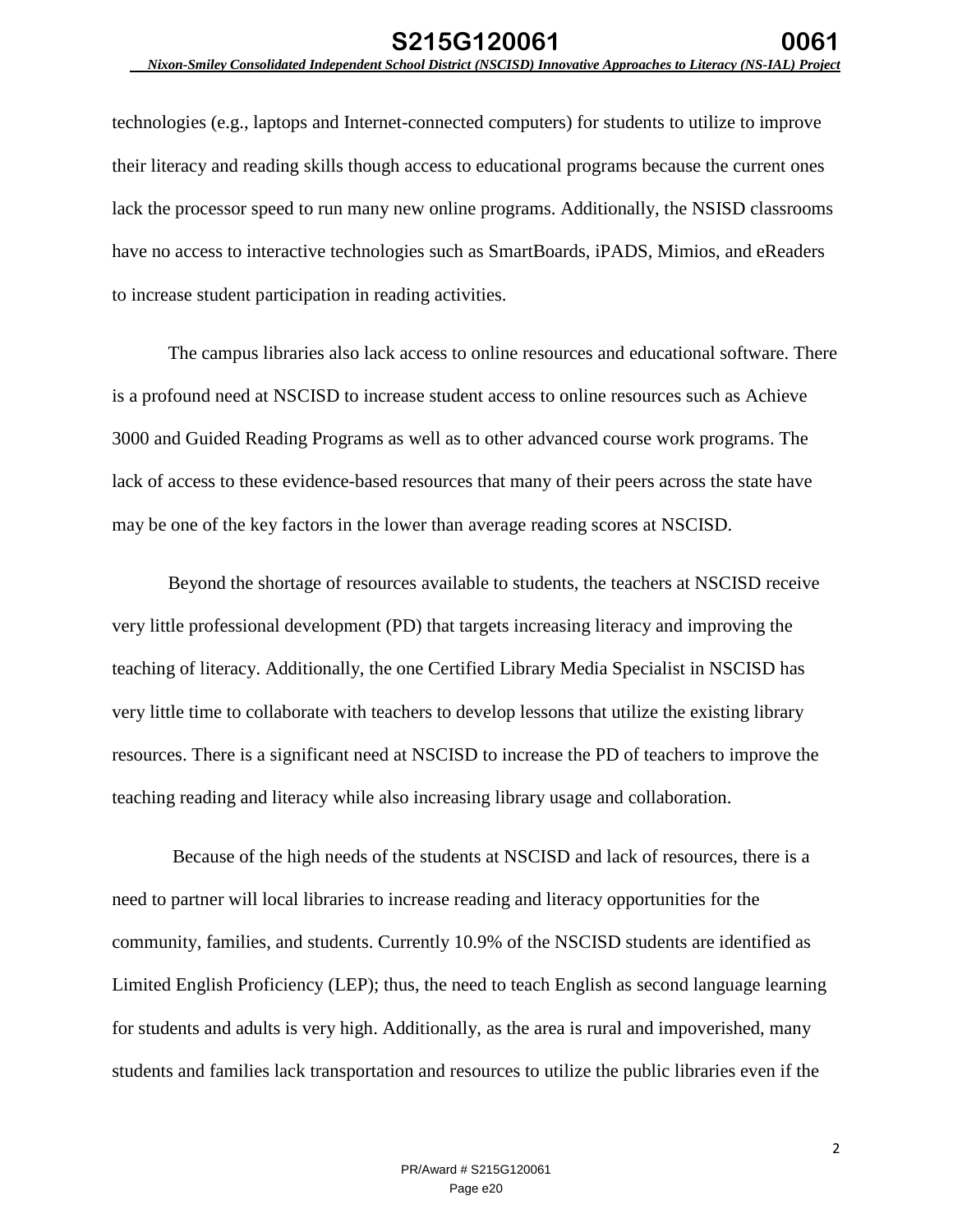hours could be extended, meaning there is a high need for a mobile library resource in the community for students and families. Further, currently there is limited use of the libraries by the community members and NSCISD recognizes that to increase community, family, and student use of the libraries the library system needs resources that support collaborative family reading activities and other strategies, like ="guest authors", to increase the use of the libraries.

These needs have led to the development of the Nixon-Smiley Innovative Approaches to Literacy Project (NS-IAL) being designed to make the school libraries more effective by building the capacity in order to improve the literacy of all students at NSCISD. NSCISD has many students struggling to develop the literacy skills needed to succeed academically due to the high poverty and large percentage of families who speak Spanish in the home. It is the intent of NS-IAL to increase literacy skills and performance in NSCISD by achieving all of the following:

1). Increase access to a wide range of literacy resources (including both print or electronic) that prepare young children to read and provide learning opportunities to all participating students by bringing each campus library to the "Acceptable" level for age and size of the collection, quantity and quality of the technology (e.g., computers) deployed, and student and community access hours as defined by the TSLS;

2). Provide high-quality childhood literacy activities with meaningful opportunities for parental engagements that include teaching and encouraging parents to use literacy resources effectively and to read books often with their children in their early life and their early years of school (i.e., from birth through third grade) by hosting family reading nights for pre-school and elementary aged children and their families;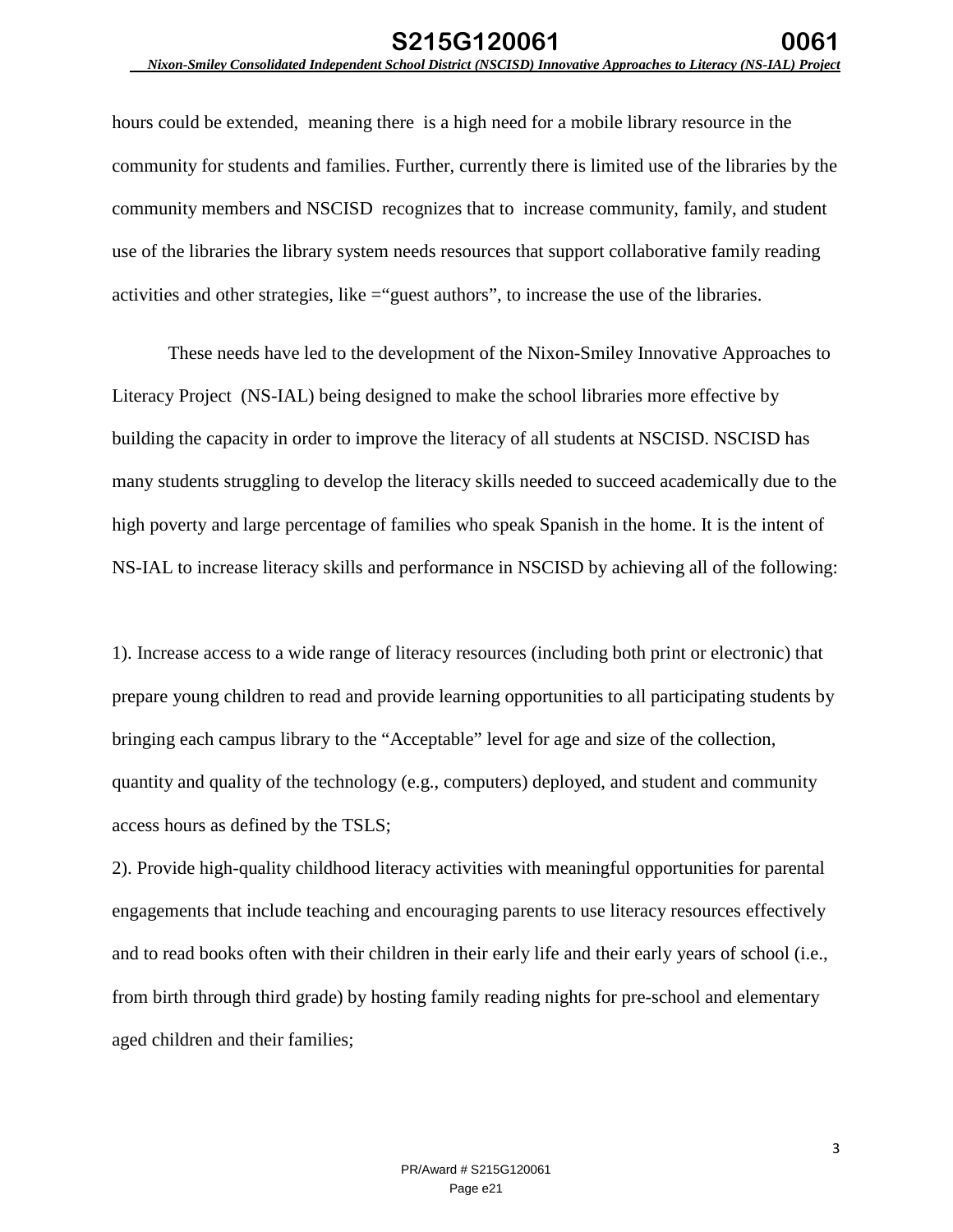3). Strengthen literacy development across all academic areas by providing literacy resources spanning a wide range of both complexity and content (including both literature and informational text) to effectively support reading and writing by increasing access to literacy resources at the campus libraries and within the community;

4). Offer appropriate educational interventions for all readers with support from school libraries by increasing collaboration between classroom teachers and the library and by providing ongoing professional development (PD) to improve the teaching of reading;

5). Foster collaboration and joint professional development (PD) opportunities for teachers, school library personnel, and school leaders with a focus on using literacy resources effectively to support reading and writing as well as academic achievement through the development and implementation of in-service workshops at each campus; and

6). Provide resources to support literacy-rich academic and enrichment activities and services aligned with the Texas college- and career-ready academic content standards and its comprehensive statewide literacy plan (SLP) by expanding the content of each library's resources and hours of operation.

# **(ii) The extent to which the proposed project involves the development or demonstration of promising new strategies that build on, or are alternatives to, existing strategies.**

The NS-IAL proposal is built on strategies proven to be effective that will enhance the NSCISD libraries. While NSCISD has always strived to meet the TSLS standards, funding has prevented this from consistently occurring. As a result, over time, versus the standards the NSCISD library collection has become old and outdated with inadequate access to books, technologies, and other library resources. In addition to the inadequacies of the existing resources, NSCISD has been unable to implement new and evidence-based literacy strategies to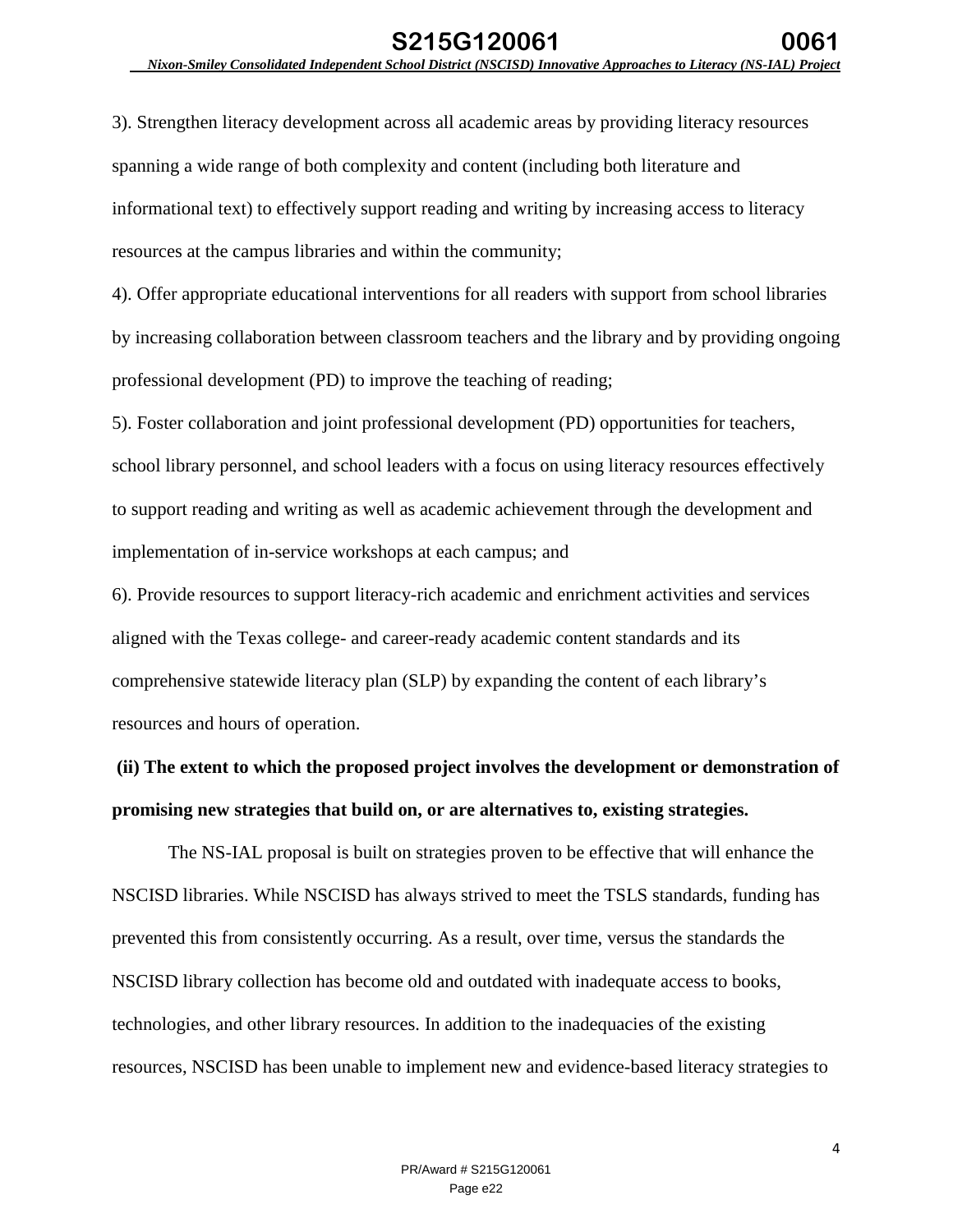improve the academic performance of its students. NS-IAL will transform the existing campus libraries into true Library Media Centers. NS-IAL will build upon the existing use of print by improving quantity and quality of books and titles at each campus library. While working to improve the existing resources and strategies by increasing the number and reducing the average age of library titles, NS-IAL will also work to transform each of the campus print-focused libraries to technology enhanced libraries with a wealth of resources focusing on literacy. NS-IAL will increase the size and scope of resources that focus, based on research, on literacy development of all students by expanding its content with the new books and titles, including those of specific interest to the Hispanic students. NS-IAL will allow for extended hours at each library to allow for family reading time and increased access to library resources. NS-IAL will provide the resources for ongoing PD that occurs both in the classroom with individual teachers each week and at the campus level 2 times per year. Further, the district's director of Curriculum and Instruction will serve as the Project Director. The Project Director will schedule time for planning and collaboration each week at each of the NSCISD campuses with libraries and teachers. This strategy will build upon the current PD services, while integrating library resources into the classroom and providing student access to new technologies, such as computers, that will open a new world of online literacy-based resources and software. NS-IAL will provide significantly more resources (print and electronic) to assist students and parents in the selection of books to read, including providing eReaders and access to online collections. NS-IAL will collaborate with the public libraries to increase adult literacy and family involvement by providing family reading nights, early reading development kits, and Spanish to English language learning software like Rosetta Stone for adults and students who wish to learn English. NS-IAL will increase access to literacy and reading by providing the fuel costs of an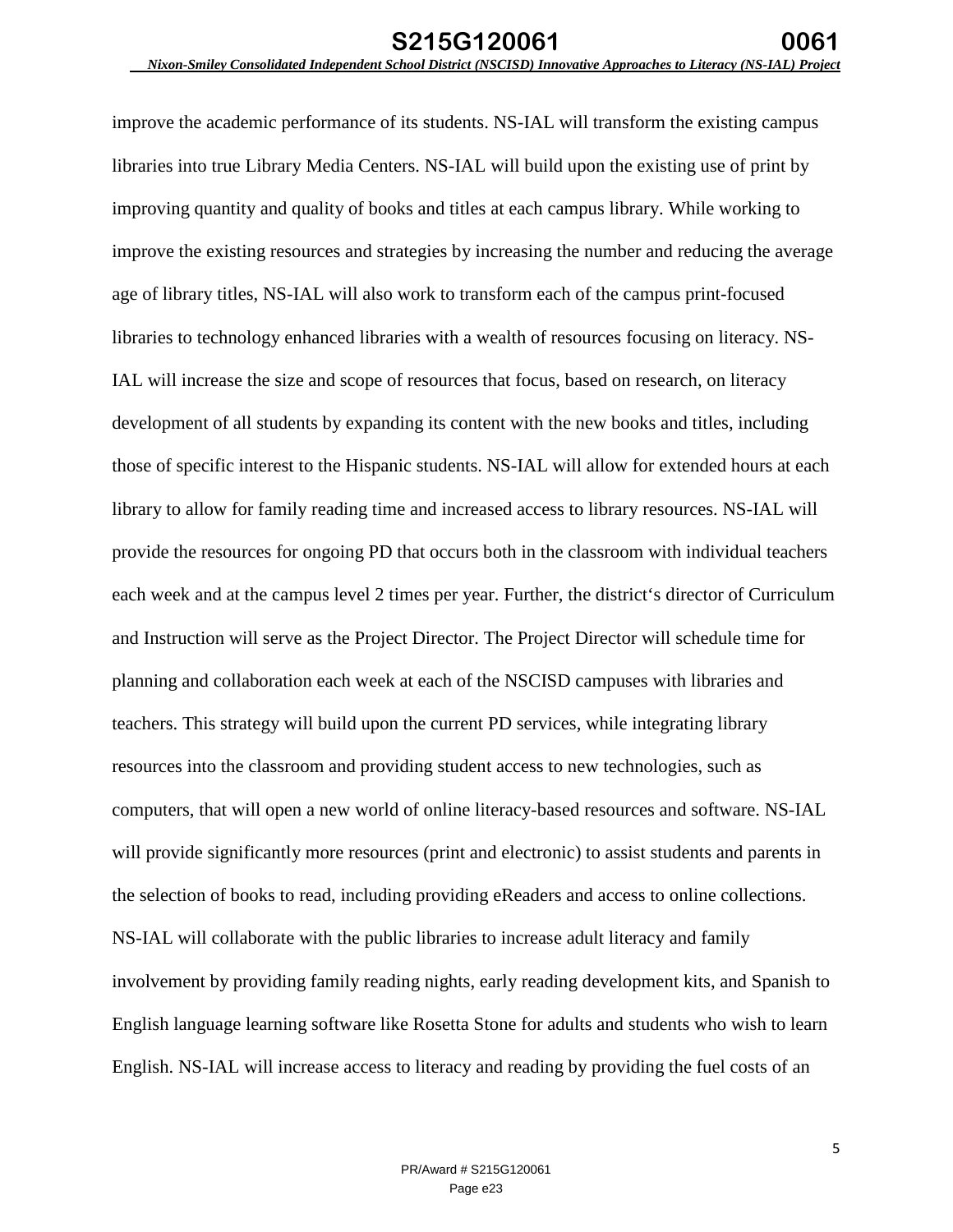existing NSCISD vehicle to serve as a mobile library that sets up based on a known schedule of locations each week to increase family access to books in the rural impoverished community.

NS-IAL will allow NSCISD to improve the implementation of its existing and traditional strategies of providing books and computer access to students. NS-IAL will also expand the existing strategies by introducing the evidence based strategies identified as it targets increased literacy and reading for NSCISD students and the community served by the school district. The new strategies identified by NS-IAL will build upon the existing strategies but will bring the library into the classroom and home through the use of new technologies, professional development, and increased access to resources.

## **(b) Quality of the project design**

**(i) The extent to which the goals, objectives, and outcomes to be achieved by the proposed project are clearly specified and measurable.** 

NS-IAL's design intent is to ensure that literacy is impacted throughout NSCISD by the following Goals, Objectives, and measurable Outcomes.

Goal 1). Increase access to a wide range of literacy resources (including both print and electronic) that prepare young children to read and provide learning opportunities to all participating students.

Objective 1-1: Improve the size and age of the collection at each library to meet the TSLS "Acceptable" rating.

Objective 1-2: Increase electronic resource access at each library to provide students with greater access to resources proven to increase literacy.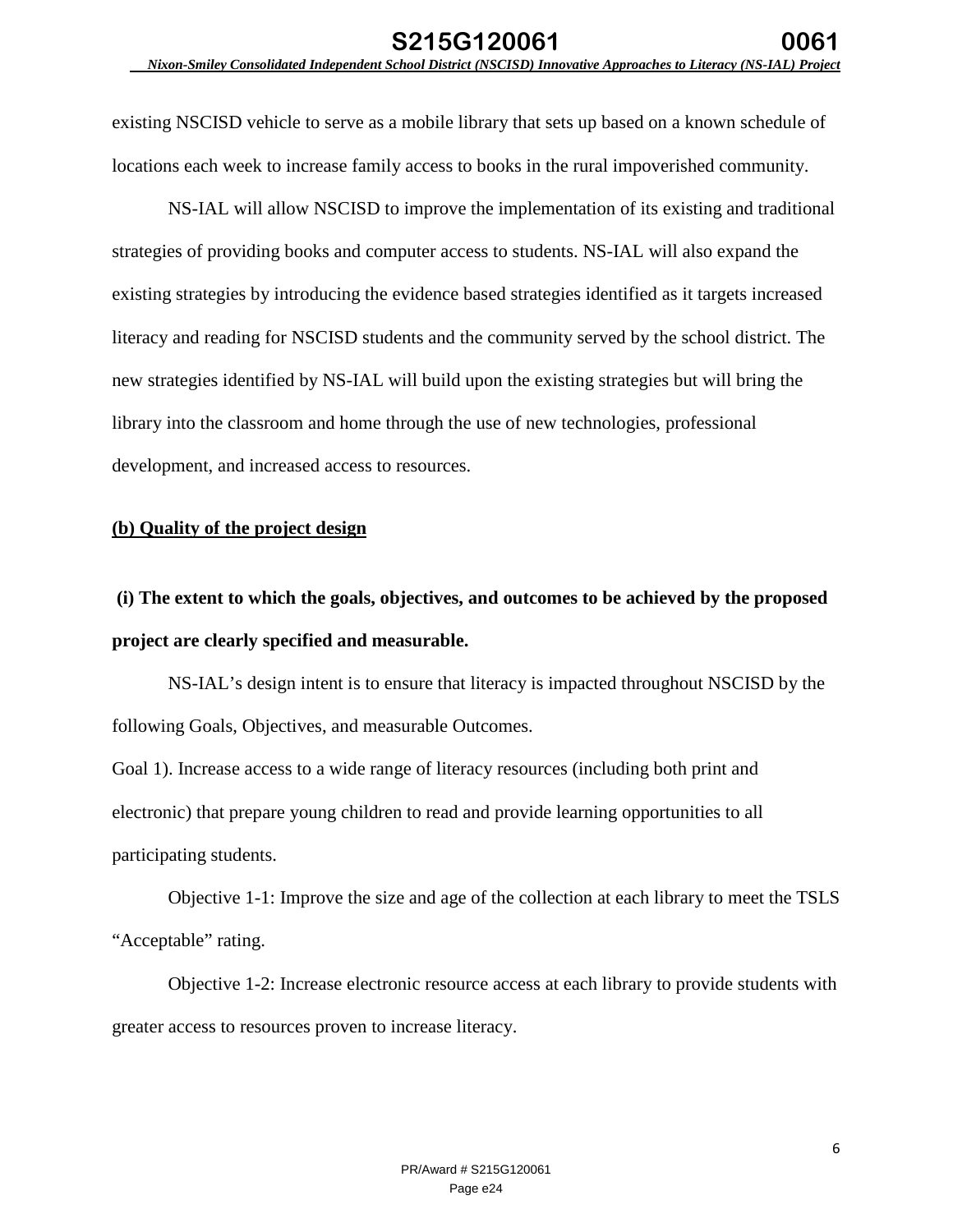Goal 2). Provide high-quality childhood literacy activities with meaningful opportunities for parental engagements that include teaching and encouraging parents to use literacy resources effectively and to read books often with their children in their early life and their early years of school (i.e., from birth through third grade).

Objective 2-1: Increase family reading with children by partnering with the local libraries to sponsor family reading events.

Objective 2-2: Increase access to early reading library resources, both books and electronics, by partnering with public libraries and pre-schools.

Goal 3). Strengthen literacy development across all academic areas by providing literacy resources spanning a wide range of both complexity and content (including both literature and informational text) to effectively support reading and writing.

Objective 3-1: Ensure that all electronic, literature, and informational text acquired through NS-IAL address all academic areas spanning a wide range of complexity and content; but also increase access to resources and materials of interest to the high percentage of Hispanic students and families in the district.

Objective 3-2: Utilize NS-IAL to improve software and web-based resources that address all academic areas spanning a wide range of complexity and content.

Goal 4). Offer appropriate educational interventions for all readers with support from school libraries.

Objective 4-1: Increase reader access to libraries both before and after school.

Objective 4-2: Increase teacher access to PD focused on improving the teaching of literacy and reading skills.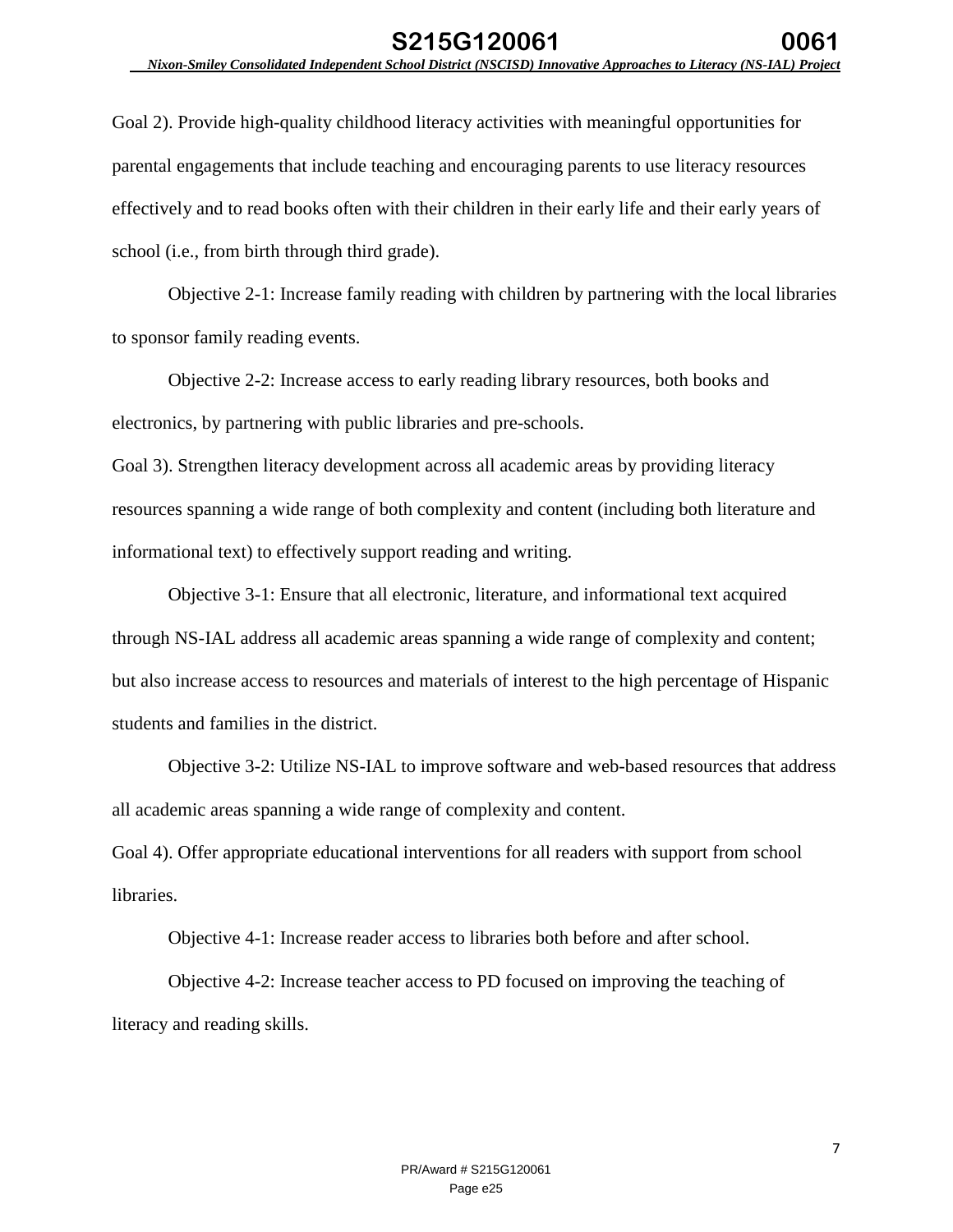Objective 4-3: Increase student access at each campus to evidence-based print and electronic library resources.

Goal 5). Foster collaboration and joint PD opportunities for teachers, school library personnel, and school leaders with a focus on using literacy resources effectively to support reading and writing as well as academic achievement.

Objective 5-1: Host campus wide PD sessions for teachers, school library personnel and school leaders.

Objective 5-2: Provide on-going PD in the classroom on a weekly basis through the use of a literacy coach who works with classroom teachers.

Goal 6). Provide resources to support literacy-rich academic and enrichment activities and services aligned with the Texas college- and career-ready academic content standards and its comprehensive statewide literacy plan (SLP).

Objective 6-1: Ensure that all library resources acquired through NS-IAL are aligned with the Texas college- and career-ready academic content standards and its comprehensive statewide literacy plan (SLP).

These Goal and Objectives will yield the following measurable NS-IAL Outcomes.

- 1. An 8% increase in the number of 4-year-old participants who achieve significant gains in oral language skills as measured by the Expressive Vocabulary Test, Version 2 (i.e., EVT-II) administered as a pre-test in October and a post-test in April during each year of NS-IAL.
- 2. A 8% increase in the number of  $3<sup>rd</sup>$ -grade participants who meet or exceed proficiency on both the State's Reading and Language Arts assessments under section 1111(b) (3) of the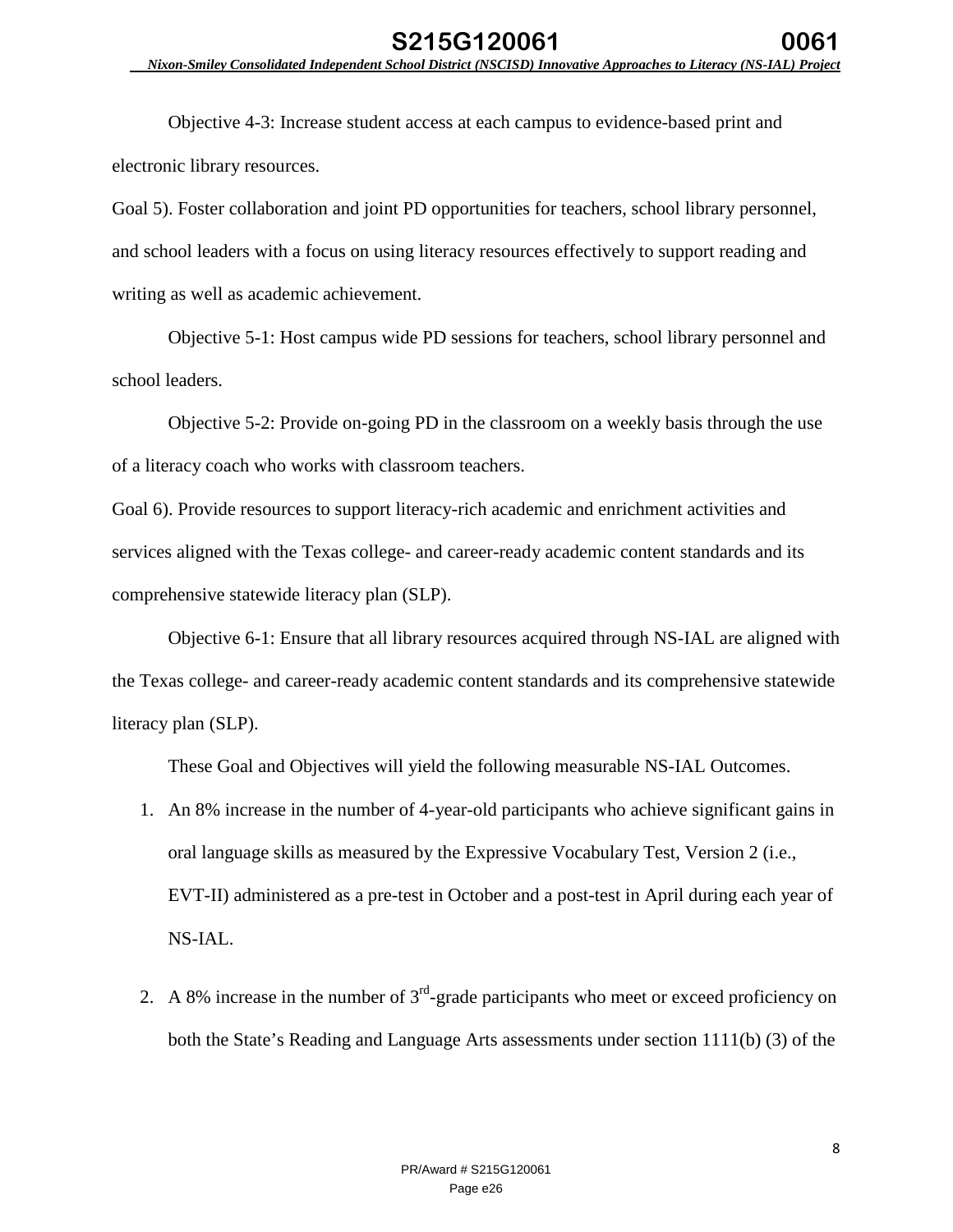ESEA as measured by the 2014 results of the State of Texas Assessments of Academic Readiness (STAAR) compared to the 2013 baseline.

- 3. A 10% increase in participating  $8<sup>th</sup>$ -grade students who meet or exceed proficiency on both the State's Reading and Language Arts assessments under section 1111(b) (3) of the ESEA as measured by the 2014 results of the State of Texas Assessments of Academic Readiness (STAAR) compared to the 2013 baseline.
- 4. An 10% increase in participating high school students who meet or exceed proficiency on both the State's Reading and Language Arts assessments under section 1111(b)(3) of the ESEA as measured by the 2014 results of the State of Texas Assessments of Academic Readiness (STAAR) compared to the 2013 baseline.
- 5. Improve the TLSL rating of each of the three campus libraries to "Acceptable" in the size and age of the book collection through the purchase of new titles as determined by the Title Wise Report completed in October of 2013.

# **(ii) The extent to which the proposed project will be coordinated with similar or related efforts, and with other appropriate community, State, and Federal resources.**

During the development of NS-IAL, NSCISD completed an assessment of existing resources at both NSCISD and in the community. The results of this assessment determined that none of the strategies or resources to be implemented or acquired through NS-IAL replicates nor supplants existing strategies and resources, including those of the local public library. It is obviously the intent of NSCISD that NS-IAL supplement, not supplant, any existing local and state funding utilized for libraries, particularly the campus libraries. All of the activities proposed by NS-IAL are aligned with NSCISD's current District Improvement Plan (DIP) and the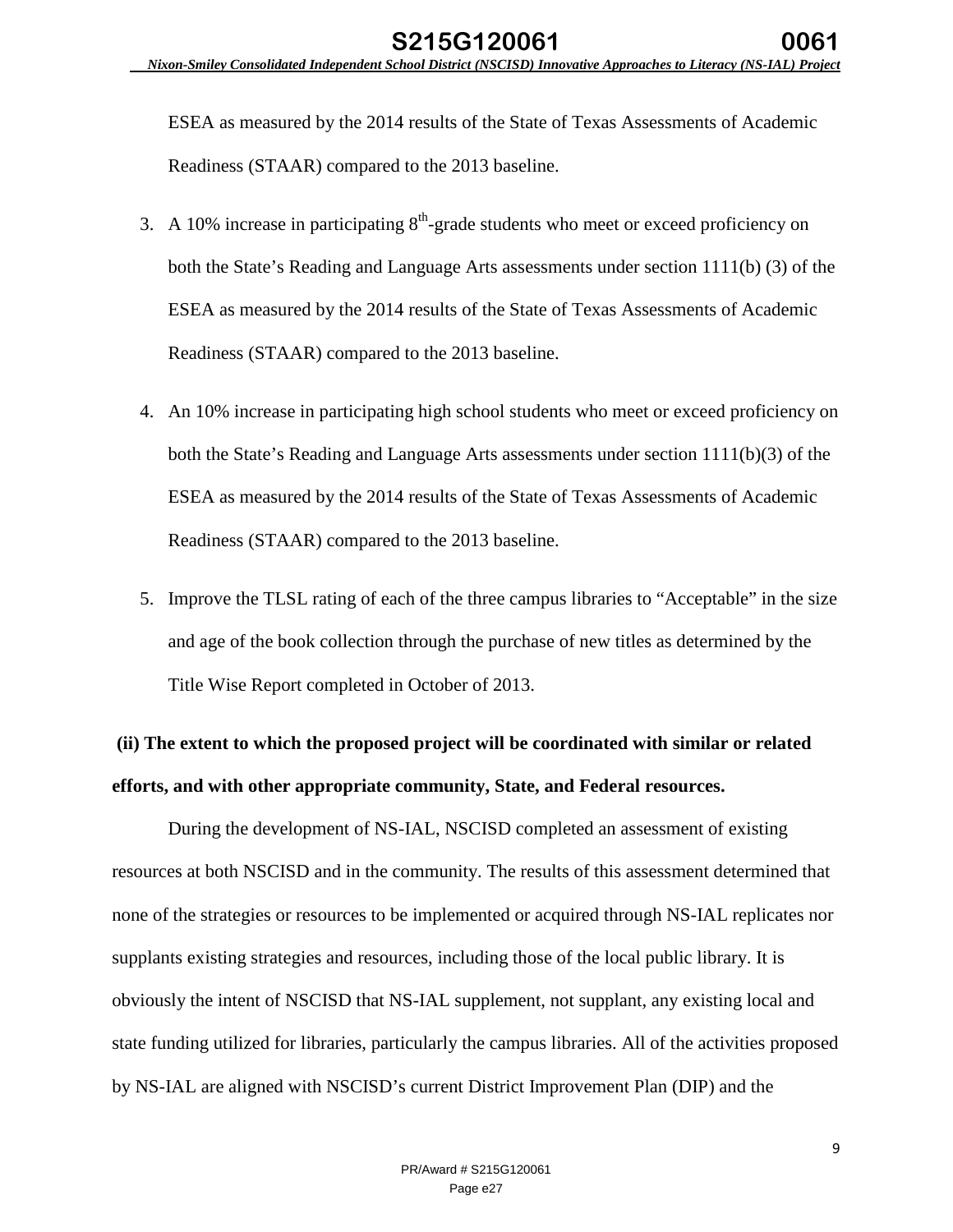individual Campus Improvement Plans (CIP), which are reviewed and renewed each school year. NS-IAL has been designed with the input of the school campus and district administrators to ensure all proposed NS-IAL activities are coordinated with all current similar or related efforts in NSCISD and the community to improve literacy and student academic performance.

**(iii) The extent to which the proposed project is part of a comprehensive effort to improve teaching and learning and support rigorous academic standards for students.** 

On an annual basis NSCISD develops both a District Improvement Plan (DIP) and individual Campus Improvement Plans (CIP). These plans, which focus on improving both the teaching and learning of reading and literacy skills as well in other core areas, are based on the results of the academic performance of NSCISD students and the results of state standardized testing that begins at the 3<sup>rd</sup> grade level. In 2012, the State of Texas changed its standardized test to the STAAR and the full 2012 results of the STAAR have not been released at this time. However, the results of standardized testing completed during the 2010-2011 school year indicate NSCISD students in the  $4<sup>th</sup>$ ,  $5<sup>th</sup>$ ,  $6<sup>th</sup>$ ,  $7<sup>th</sup>$ , and  $8<sup>th</sup>$  grades fall well below their peers across the state when it comes to reading. These results are obviously a significant focus of the DIP and CIPs at NSCISD and, importantly, all NS-IAL PD plans, including those related to PD that is designed to improve reading and literacy, will be integrated into the current CIP and CIPs. Importantly, NS-IAL has been developed to align with these plans to improve teaching, learning, and academic performance of students at NSCISD.

# **(iv) The extent to which performance feedback and continuous improvement are integral to the design of the proposed project.**

NSCISD is very familiar with program and service evaluations and firmly believes that the formative evaluation process is far more beneficial than just summative evaluations. NS-IAL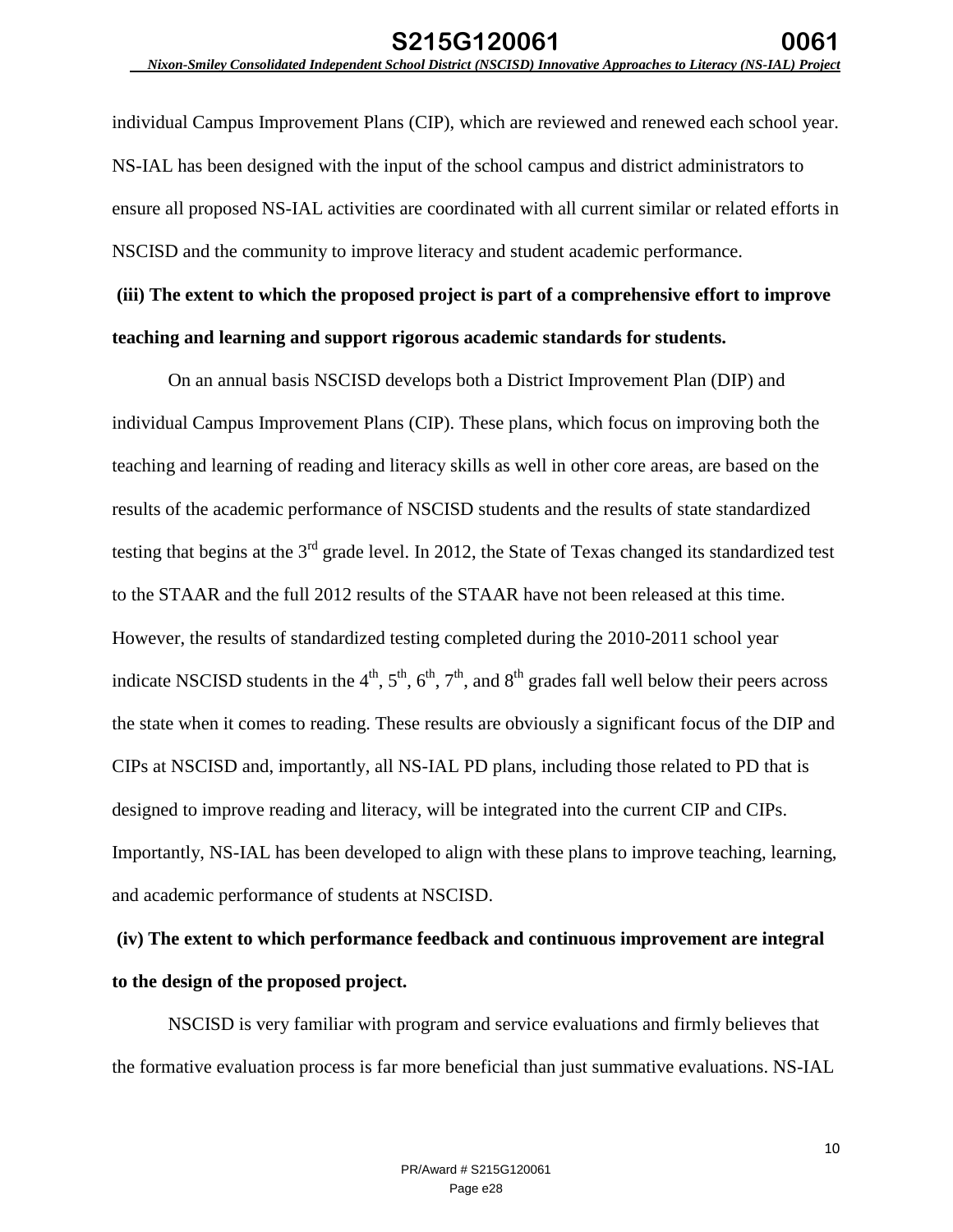has a formative Evaluation Plan that will allow for ongoing performance feedback that will be utilized for continuous improvement. The Evaluation Plan calls for NS-IAL to collect qualitative and quantitative data as described in the evaluation section of this NS-IAL Proposal. The NS-IAL Management Team (MT), which will include the NS-IAL Project Director, campus library staff, campus Principals, and campus Department Heads, will meet on a monthly basis to review the formative data collected by NS-IAL and the Project Evaluator. These meetings will allow for the ongoing performance feedback needed for continuous improvement and the minutes of these meetings become a part of the quarterly and annual reports to illustrate how feedback and recommendations for improvement were utilized to guide the direction of NS-IAL. This design prevents surprises in progress from being discovered at the end of the project as it ensures an ongoing monthly review of all progress towards the goals, objectives, and activities of NS-IAL.

## **(c) Quality of the project services**

**(i) The quality and sufficiency of strategies for ensuring equal access and treatment for eligible project participants who are members of groups that have traditionally been underrepresented based on race, color, national origin, gender, age, or disability.** 

Hispanics are the primary members of potential underrepresented groups at NSCISD. To address their needs, NS-IAL will purchase library resources that specifically targets Hispanic students. These resources will include acquiring reading materials of interest for Hispanics and technologies that allow access to online resources to improve the literacy of these students. NS-IAL will also subscribe to the Rosetta Stone Spanish to English Language Learning Program to improve student and adult English language skills.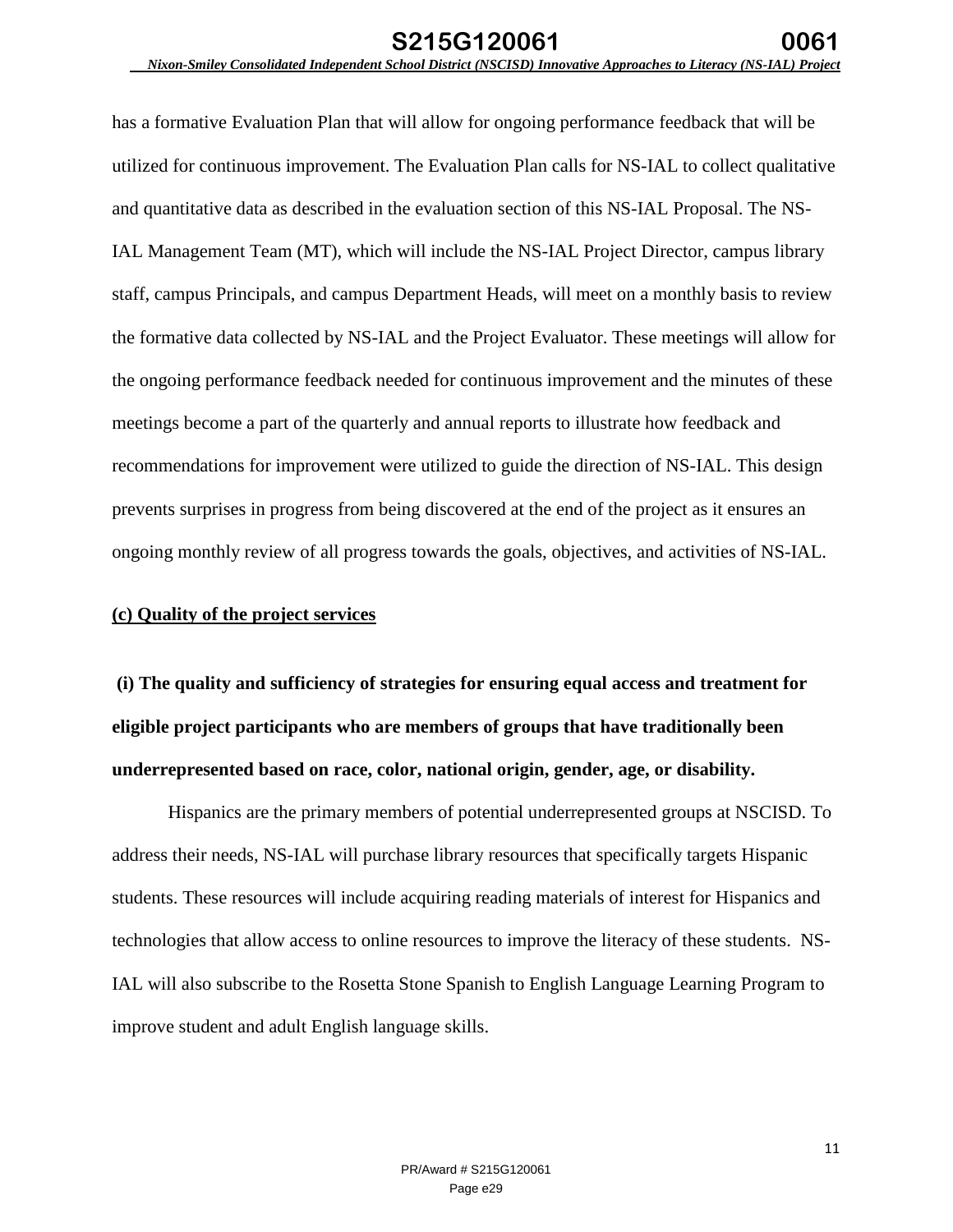Hispanic's are currently the largest ethnic group at NSCISD with 73.2% of all students being Hispanic. Hispanic students at NSCISD score at the same level as the White students (who are 25.2% of all NSCISD students) on state standardized Reading tests the first year they are administered by the state in grade three; however, in the  $4<sup>th</sup>$ ,  $5<sup>th</sup>$ ,  $6<sup>th</sup>$ ,  $7<sup>th</sup>$ , and  $8<sup>th</sup>$  grades NSCISD Hispanic students perform below the level of their White peers in the school district and their peers across the state, which is an indication that they may not be utilizing the resources and services at their school libraries. When that occurs, based on the Bale and Atkins study (2004), the lack of Hispanic focused materials was the primary reason Hispanic families provided for not visiting the library. In comparison, McCook and Geist (1994) illustrated increases in visit frequency by Hispanic readers when a library provides materials targeting the Hispanic community. Based on these data, it is clear that there must be a focus made by NS-IAL to increase Hispanic-focused literacy materials.

In addition to the race and ethnic concerns, NS-IAL will also ensure that all library resources acquired are equal for male and female students. And, importantly, all resources (both print and technology) will ensure that students with disabilities have access to materials (e.g., large print books, technologies for the hearing impaired for all ages). Overall, the focus of NS-IAL will be to provide the needed support in the NSISD libraries for literacy development from birth to adulthood.

## **(ii) The extent to which the services to be provided by the proposed project**

1. NS-IAL will provide a multitude of services to the community, families, students, and teachers in the NSCISD catchment area, including the following. Increasing the size and improving the age of three campus libraries' collection of books and titles by purchasing new books with a heightened awareness of content of interest to Hispanic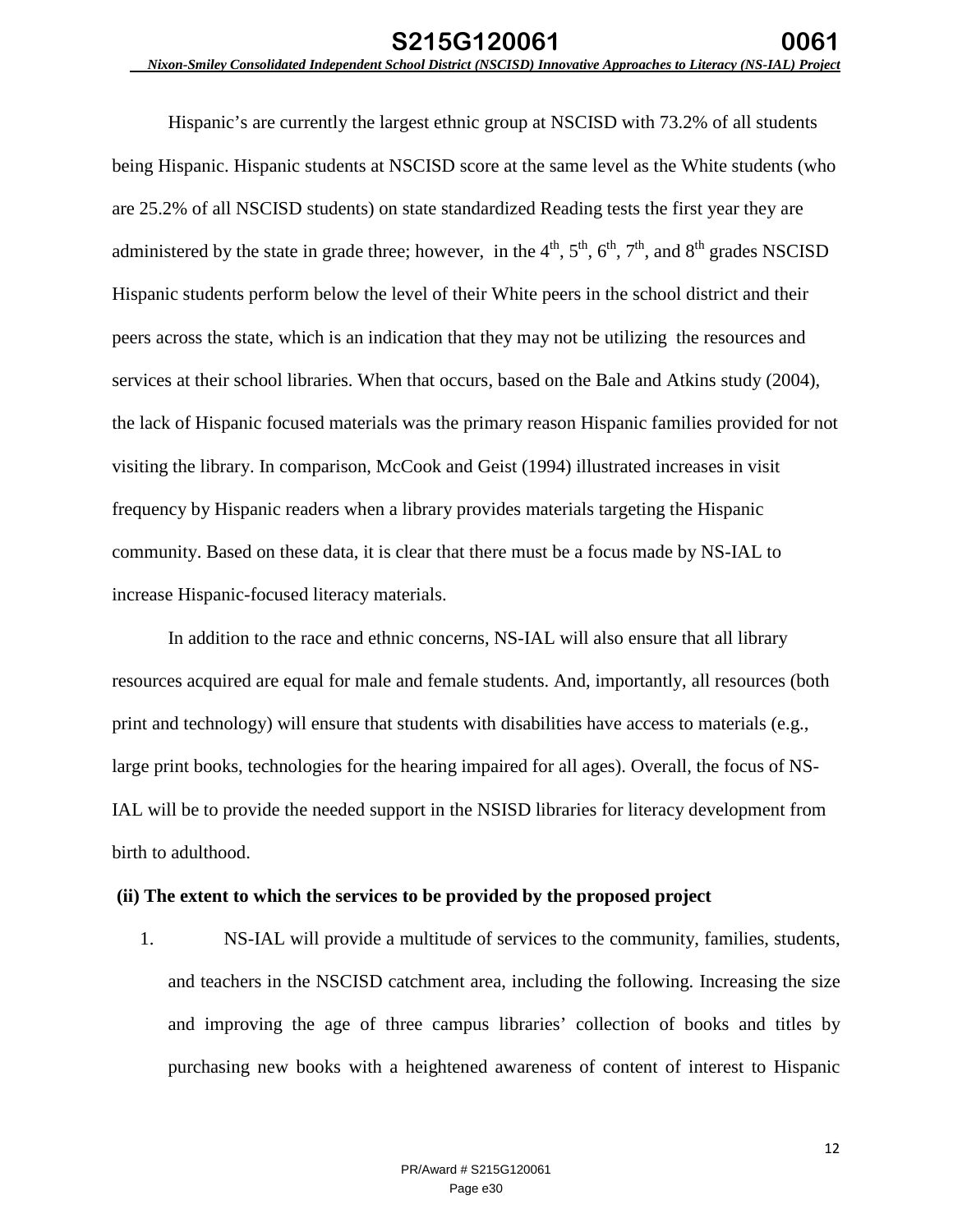readers. Additionally, the NS-IAL will supplement district plans for a mobile library that will travel to locations in the rural areas of the catchment areas for families and students to locate new books to read each week

- 2. Increase the use of technologies by purchasing Computers on Wheels that convert classrooms into computer labs by bringing laptops to the students to utilize in the classroom. NS-IAL will also increase student and teacher access to interactive technologies such as digital media stations (Apple TV stations, large screen TV, and an iPAD), SmartBoards, Mimios (Interactive White Boards), iPADS, and eReaders.
- 3. Increase community access to libraries and online resources by extending library hours, collaborating with local public libraries to provide family reading nights and guest authors, provide early-reading kits for parents of children ages 0 through 4, assisting with the costs of a mobile library, increase access to online resources like Achieve 3000 and the Guided Reading Program, and providing access to software programs that assist English Language Learners through Rosetta Stone and bring the library into the classroom through advanced science software for Anatomy and Physiology software.
- 4. Increase PD available to teachers focusing on improving the teaching of reading by contracting with a literacy specialist to provide weekly in the classroom PD with teachers and campus-wide PD sessions on a variety of literacy focused topics needed by the teachers on a bi-annual basis

There is significant research that warrants the NS-IAL strategy of increasing and improving the library collections. The 2001 Texas State Library and Archives Commission study found that the number of library volumes purchased in any preceding year significantly influenced reading scores of elementary and high school students (Texas State Library, 2001). A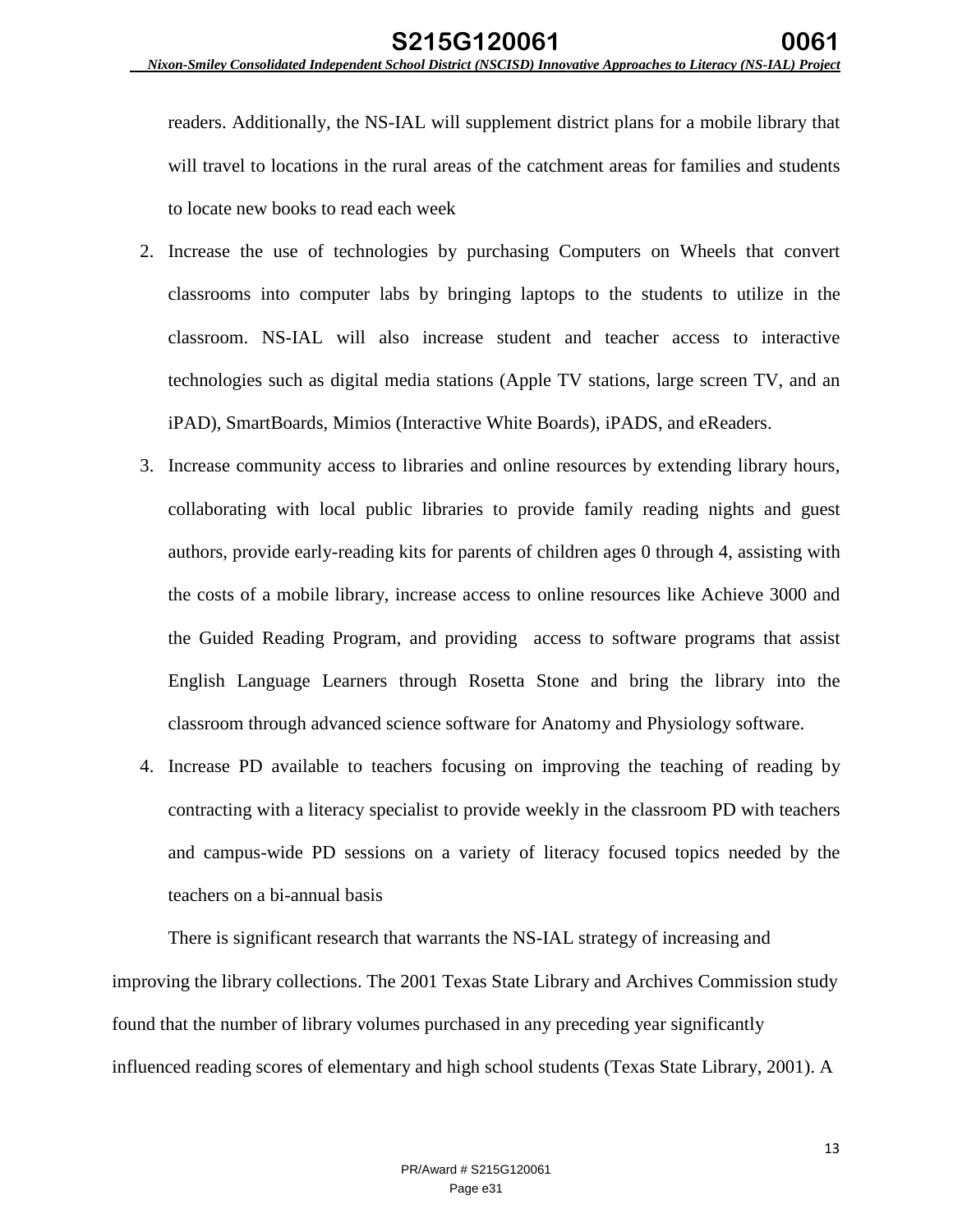study of non-fiction trade books used in the primary grades concluded that young students gravitate toward non-fiction texts when offered a choice (Palmer & Stewart, 2003). Reports also suggest that for students who enter school with poor letter-sound skills, the exposure to informational text actually resulted in growth in that area (Duke et. al, 2003). To further increase student motivation and to support local literacy programs, students require a variety of interesting text written at various challenging levels (Guthrie, 2004). Research has also found that assistive technology and literacy kits can help to address the needs of struggling readers (National Reading Panel, 2000). The Bale and Atkins study (2004) showed lack of Hispanic focused materials was the primary reason Hispanic families state as the reason they do not visit the library. In comparison, McCook and Geist (1994) illustrate the increase in visit frequency by Hispanic readers when a library provides materials targeting the Hispanic community. Careful attention will be paid to this when materials are purchased.

 Sufficient quantity and quality of books and electronic resources have a definite positive impact on student achievement. Lance, in *How School Librarians Help Kids Achieve Standards (2000),* summarizing a study that compared the schools with the highest/lowest test scores, reported that media center resources were key factors and that "increasing the resources in media centers by **50% percent** caused test scores to increase by **100% percen**t." Another study found that students, who are "at-risk", demonstrated continuous academic achievement when they had access to computers (Belanger, 2002). Only by increasing the numbers and quality of the computers within the three school libraries can SSAISD give students greater access to the resources of the LMC.

Accessing the World Wide Web is today not a luxury for students - it is a necessity. Studies of elementary classes, where half the students had online access and half did not, showed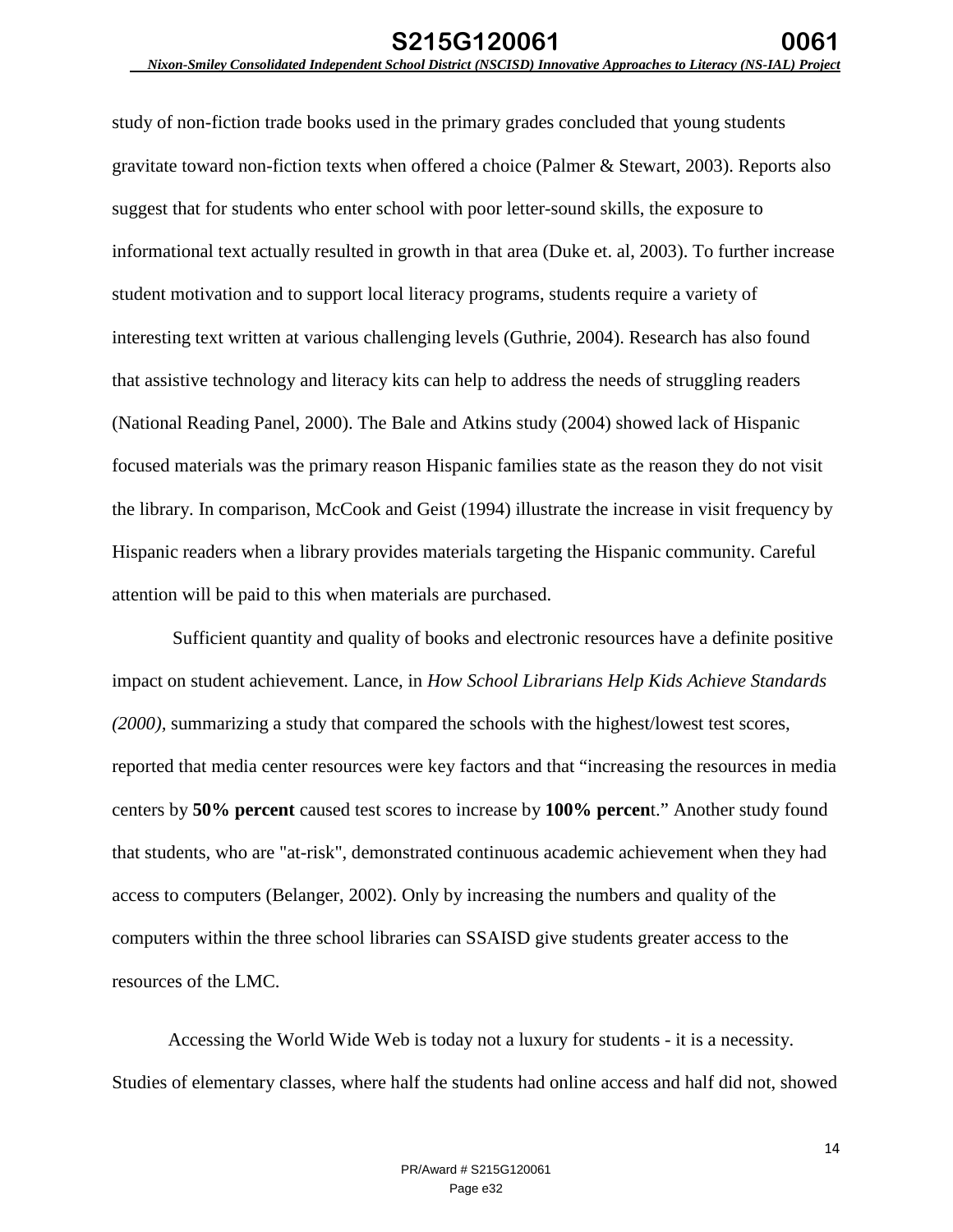Web access to be a **critical** factor in school success. Students with online access had significantly higher scores on measurements of information literacy, communication, and presentation of ideas (Follansbee, Hughes, Pisha & Stahl, 1997). Further, recent studies found high correlations between students' access to the library catalog, access to licensed databases, and access to state links with improved academic achievement in reading (Burgin, Bracy, & Brown, 2003; Texas State Library, 2001; Rodney, Lance & Hamilton-Pennell, 2003).

To increase reading skills students must experience reading (Snow, 1998). To increase children's' sharing in the reading experience and succeeding in developing and improving their reading skills, school library media specialists must ensure that books and other resources are available to all children during the school day and during the summer. Flexible library scheduling "continues to exert a positive effect on test scores, regardless of per pupil spending, teacher-pupil ratio or students' race/ethnicity" (Lance et al., 2005). Todd et al., (2006) found that **98.2%** of students were helped by school libraries that provide extended (i.e., flexible) scheduling. Pressely (2002) found that providing access to school library collections is one way to stem summer reading loss, which primarily impacts students from lower-income communities. Also, reading success in children requires that they be exposed to a **home environment** that involves many different types of books and book activities (Hiebert & Raphael, 1997). Thus, the NS-IAL will initiate family reading activities and extended hours to allow parents the opportunity to check out books and learn how the library can support literacy at home.

**(iii) The extent to which the training or professional development services to be provided by the proposed project are of sufficient quality, intensity, and duration to lead to improvements in practice among the recipients of those services.**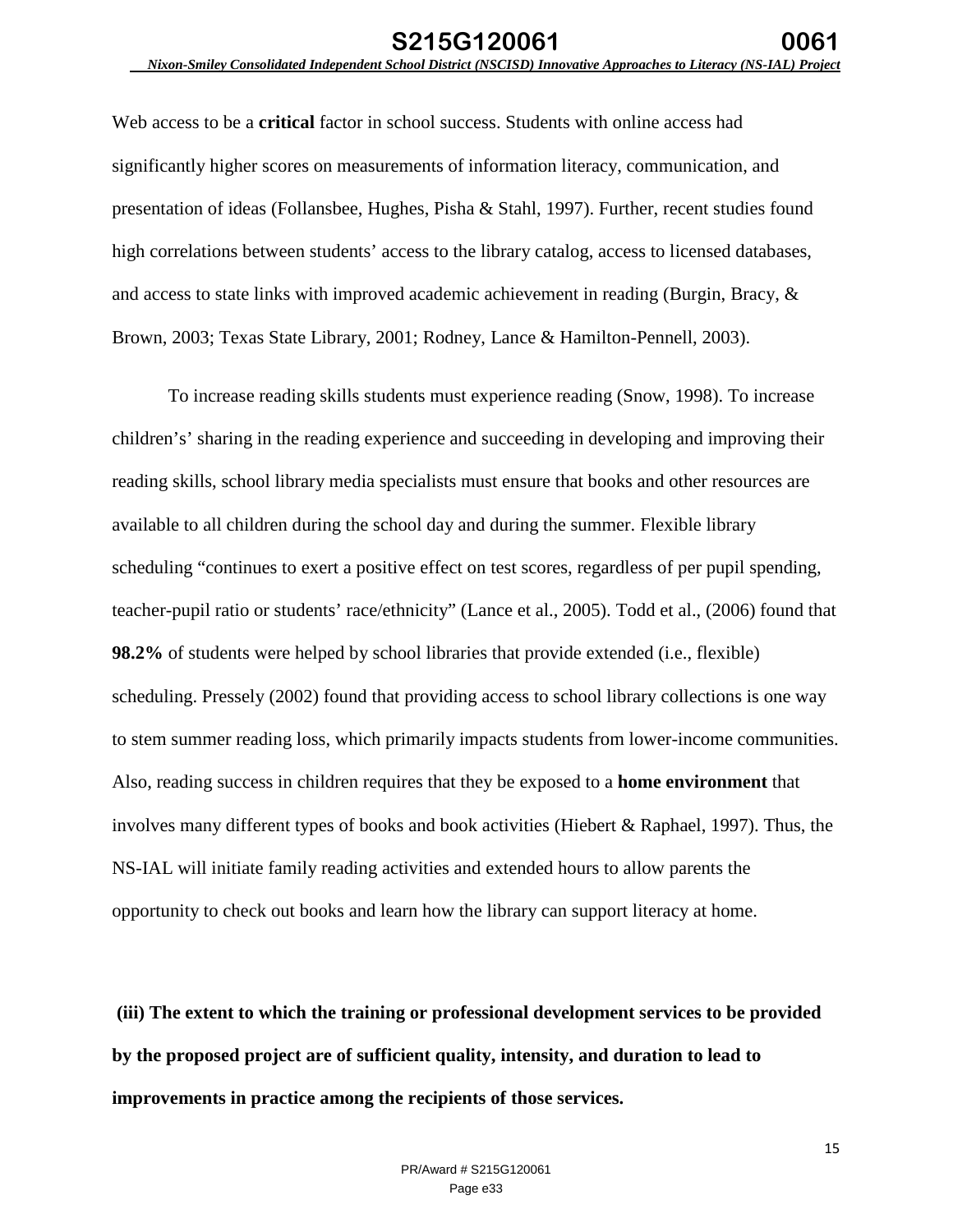NS-IAL will provide will provide ongoing professional development (PD) at each school campus for the library staff, teachers, teacher's assistants, and principals with a focus of creating a literacy-based team at each campus. The PD will be provided in two ways by a contracting literacy coach. First, an average of 25 hours per month of in-classroom PD will occur, providing 3 hours of literacy focused PD per session to a classroom teacher as they teach. Additionally, at the campus level two campus wide PD sessions per year will be provided (i.e., five hours per school semester) and will be based on the recommendations, including duration and intensity of Hart and Lee in 2010, which indicate that PD focused on increasing literacy at schools should include the following: 1) be grounded in children's learning processes; 2) be based on the school's vision for reform should be shared by all in the school community, including principals, teachers, and other staff members; 3) be designed to attend to individual teacher needs and encourage teachers to reflect on and evaluate their teaching practices; and 4) should encourage the formation of teacher study groups in which teachers can discuss their goals, needs, and perceptions of student needs. Thus, the NS-IAL PD structure at the campus level will also involve a literacy-based team (i.e., teacher study group) involving at least one teacher from each core subject and grade that is led by a CLMS or campus principal meeting (in addition to the PD sessions) at least quarterly at each campus to review their goals and objectives and their perceptions of student needs. The level of intensity and duration of these PD is based on the recommendations of Regional Service Center provided by TEA.

## **(d) Adequacy of resources**

**(i) The extent to which the costs are reasonable in relation to the objectives, design, and potential significance of the proposed project.**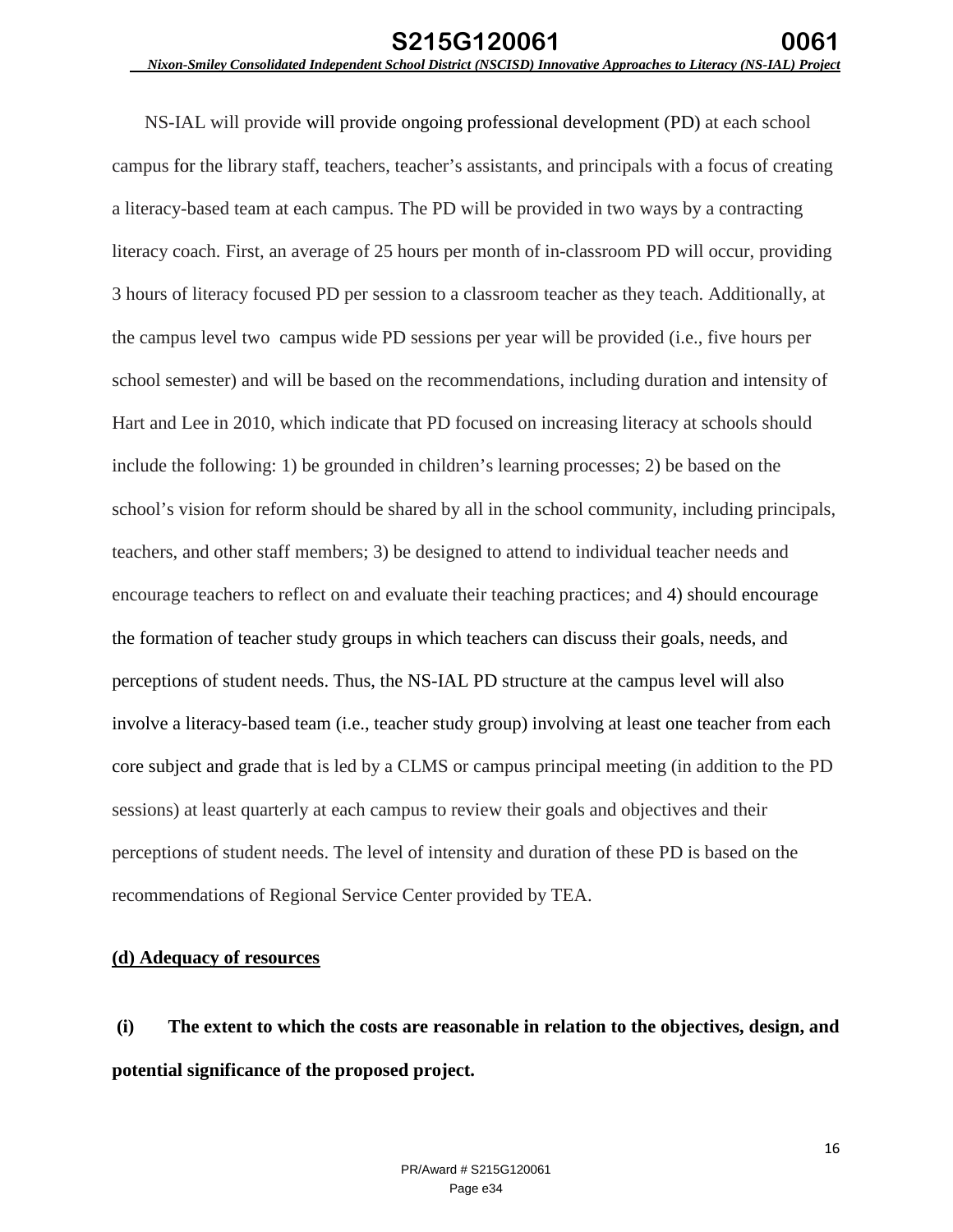NSCISD is requesting for the life of NS-IAL. The goals and objectives of NS-IAL address the Innovative Approaches to Literacy (IAL) Absolute Priority and also meet the requirements for Priority 2 and Priority 3 and Priority 4, as well, because NSCISD is a Rural and Low-Income School (RLIS) and authorized by the Title VI, Part B of the ESEA. The NS-IAL design adheres to NSCISD's DIP and it the CIP at each of three NSCISD campuses. Importantly, the effects of NS-IAL will be ongoing and of realizable value for multiple years as the library resources (both print and electronic) added will benefit the students of NSCISD long after NS-IAL's federal funding has ended. Successful accomplishment of the NS-IAL Outcomes will mean improved reading and literacy skills and performances of NSCISD students – the value of that accomplishment is priceless. All purchases made by the NS-IAL will be based on securing the best price to bring as many resources to the campuses as possible.

## **(ii) The extent to which the costs are reasonable in relation to the number of persons to be served and to the anticipated results and benefits.**

NSCISD is requesting for the life of NS-IAL. NS-IAL'S Goals, Objective, and Outcomes are significant and they will have immediate impact for approximately 1,065 students per year because they will raise the TSLS ratings of three NSCISD campus libraries to "Acceptable". These costs equate to per student per year. While this is definitely a reasonable cost per student, the project will also reach community members and families as well. As NS-IAL works to build a solid foundation at each of the campus libraries it will follow strategies that are evidence based and proven effective. The costs are required to improve the current selection of titles and access to technologies needed to impact literacy at every grade level at NSCISD. An outside literacy specialist as a contractor that provides PD and a Project Director who coordinates cooperative learning between the library and the classrooms fills a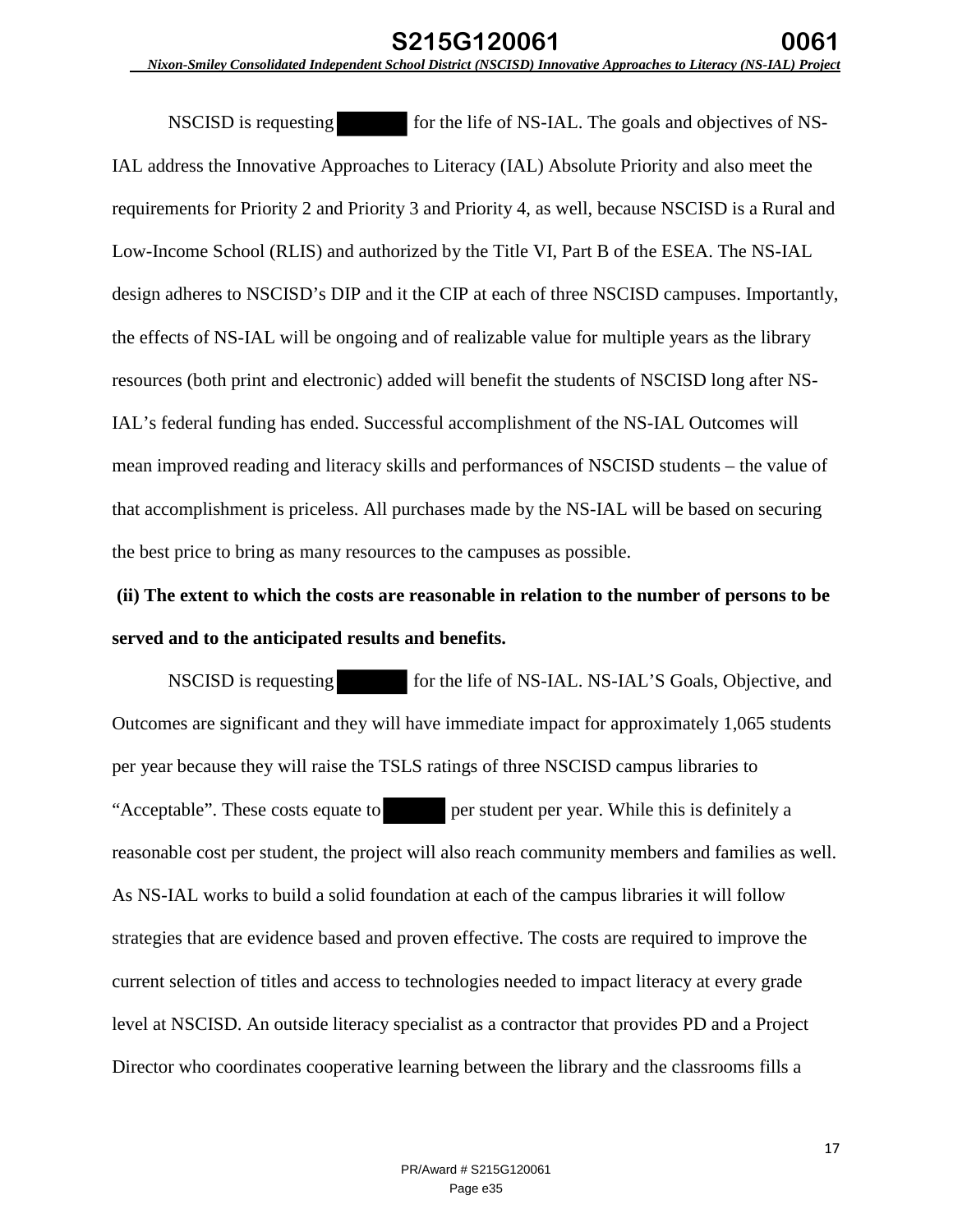profound gap at NSCISD. The overall significance of the improvement in the library ratings and the increase in the library resources related to literacy, coupled with the multiple targeted NS-IAL Outcomes, makes NS-IAL very cost effective .- perhaps at immeasurable levels.

## **(e) Quality of the management plan**

## **(i) The adequacy of the management plan to achieve the objectives of the proposed project on time and within budget**

 NS-IAL is designed to bring each NSCISD library to TSLS's "Acceptable" standards level for age and size of the collection, quantity and quality of the technology (e.g., computers) deployed, and community, family, and student access hours as defined by the TSLS. Accomplishing those ratings along with NS-IAL's Goals, Objectives, and Outcomes demands that NS-IAL utilizes a strong and effective Management Plan. Upon notification of additional funding, NSCISD will organize the MT and empower it to establish a NS-IAL Advisory Committee (AC) at each campus, which will be led by campus administrators and have broad stakeholder involvement, including parents, students, and teachers to help guide the NS-IAL operations. Each AC will work with NSCISD administrators to ensure that NS-IAL is prepared to begin on time and to accomplish the NS-IAL Goals, Objectives, and Outcomes on time, within the NS-IAL Timeline, and within the NS-IAL Budget. The MT at its routine monthly meetings will review NS-IAL's progress and performance on its Goals, Objectives, and Outcomes and its status versus the NS-IAL Budget. Based on the potential award notification date of October 1, 2012, the NS-IAL Timeline for Year One (2012 -2013) and Year Two (2013 -2014), including the milestones and responsibilities, will be as shown below.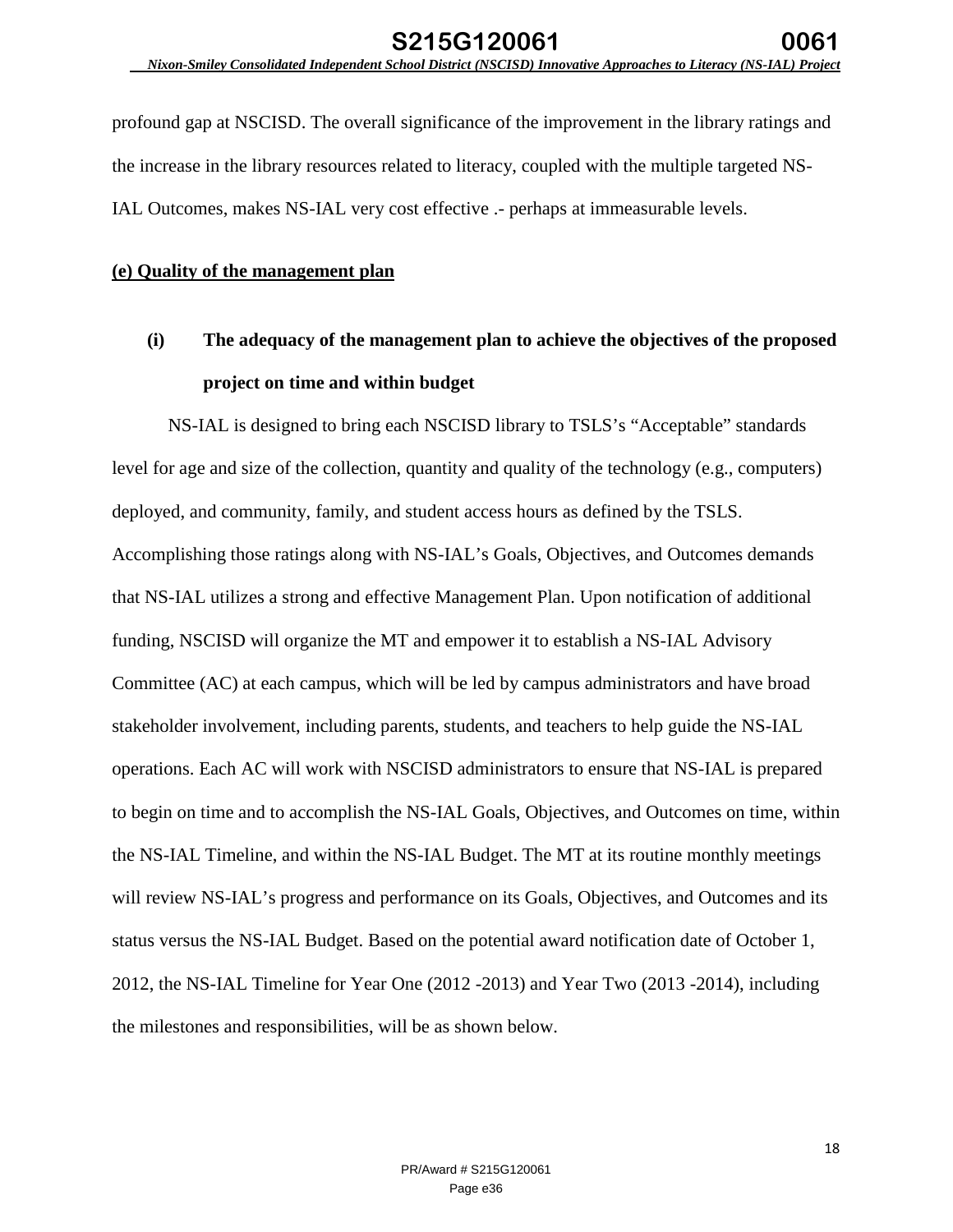#### *Nixon-Smiley Consolidated Independent School District (NSCISD) Innovative Approaches to Literacy (NS-IAL) Project* NS-IAL TIMELINE Position Responsible Activity/Milestone | Oct | Nov | Dec | Jan | Feb | Mar | Apr | May | June | July | Aug | Sept **NSCISD** Business Department NS-IAL Grant Award received; Grant accepted; positions posted and hiring begins; and Project Director identified and hired. Y1 Y1 Y1 Y1 NS-IAL Project Director, Project Evaluator, and MT MT organized and ongoing monthly meetings begin; formal NS-IAL evaluation reporting begins and is ongoing; and collaboration with local libraries, family reading nights, and extended library hours begin and are ongoing. Y1 Y2 Y1 Y2 Y1 Y2 Y1 Y1 Y2 Y2 Y1 Y2 Y1 Y2 Y1 Y2 Y1 Y2 Y1 Y2 Y1 Y2 Y1 Y2 NS-IAL Project Director and PD sessions begin and are ongoing; MT establishes the ACs; AC quarterly meetings Y1 Y2 Y1 Y2 Y1 Y2 Y1 Y2 **S215G120061 0061**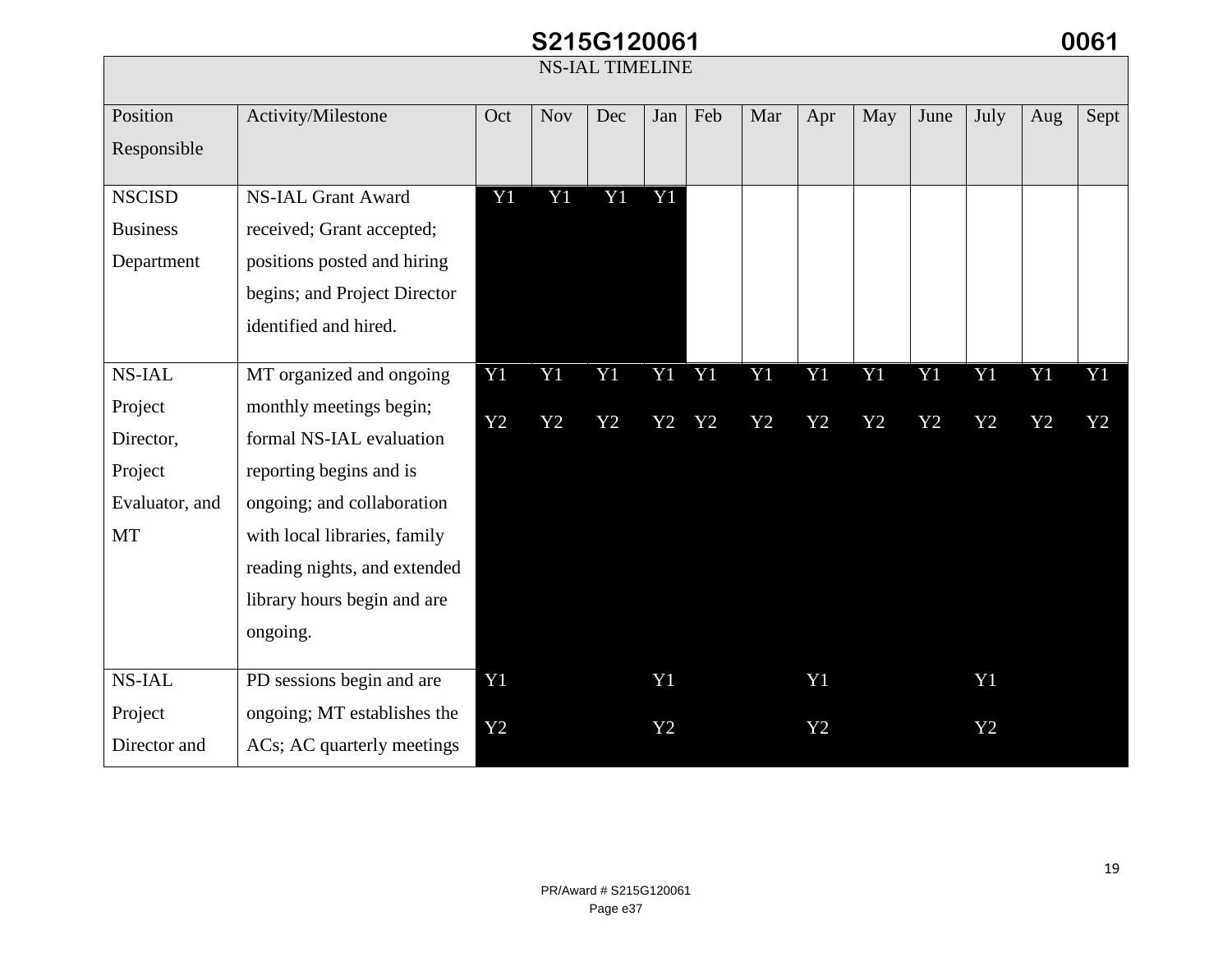| <b>MT</b>      | begin and are ongoing.         |    |    |    |       |                |    |                |                |                |                |                |                |
|----------------|--------------------------------|----|----|----|-------|----------------|----|----------------|----------------|----------------|----------------|----------------|----------------|
| NS-IAL         | Purchasing of all NS-IAL       | Y1 | Y1 | Y1 | Y1    | Y <sub>1</sub> | Y1 | Y <sub>1</sub> | Y <sub>1</sub> | Y <sub>1</sub> | Y <sub>1</sub> | Y <sub>1</sub> | Y1             |
| Project        | library resources begins and   |    |    |    |       |                |    |                |                |                |                |                |                |
| Director,      | is ongoing as budgeted;        |    |    |    |       |                |    |                |                |                |                |                |                |
| Project        | weeding of old titles will     |    |    |    |       |                |    |                |                |                |                |                |                |
| Evaluator, and | begin as new materials and     |    |    |    |       |                |    |                |                |                |                |                |                |
| MT             | will be ongoing Year One.      |    |    |    |       |                |    |                |                |                |                |                |                |
|                |                                |    |    |    |       |                |    |                |                |                |                |                |                |
| <b>NS-IAL</b>  | Baseline and pre-intervention  | Y1 | Y1 | Y1 | Y1 Y1 |                | Y1 | Y1             | Y <sub>1</sub> | Y <sub>1</sub> | Y <sub>1</sub> | Y1             | Y <sub>1</sub> |
| Project        | data (i.e., surveys and tests) | Y2 | Y2 | Y2 | Y2    | Y2             | Y2 | Y2             | Y2             | Y2             | Y2             | Y2             | Y2             |
| Director, MT,  | collections, assessments, and  |    |    |    |       |                |    |                |                |                |                |                |                |
| and Project    | reporting begin for NS-IAL's   |    |    |    |       |                |    |                |                |                |                |                |                |
| Evaluator      | Performance Measures and       |    |    |    |       |                |    |                |                |                |                |                |                |
|                | Project Measures and are       |    |    |    |       |                |    |                |                |                |                |                |                |
|                | ongoing as needed.             |    |    |    |       |                |    |                |                |                |                |                |                |
|                |                                |    |    |    |       |                |    |                |                |                |                |                |                |
| <b>NS-IAL</b>  | Post-intervention data (i.e.,  |    |    |    |       |                |    | Y1             | Y <sub>1</sub> | Y1             | Y1             | Y1             | Y <sub>1</sub> |
| Project        | surveys and tests)             |    |    |    |       |                |    | Y2             | Y2             | Y2             | Y2             | Y2             | Y2             |
| Director, MT,  | collections, assessments, and  |    |    |    |       |                |    |                |                |                |                |                |                |
| and Project    | reporting begin for NS-IAL's   |    |    |    |       |                |    |                |                |                |                |                |                |
| Evaluator      | Performance Measures and       |    |    |    |       |                |    |                |                |                |                |                |                |
|                | Project Measures and are       |    |    |    |       |                |    |                |                |                |                |                |                |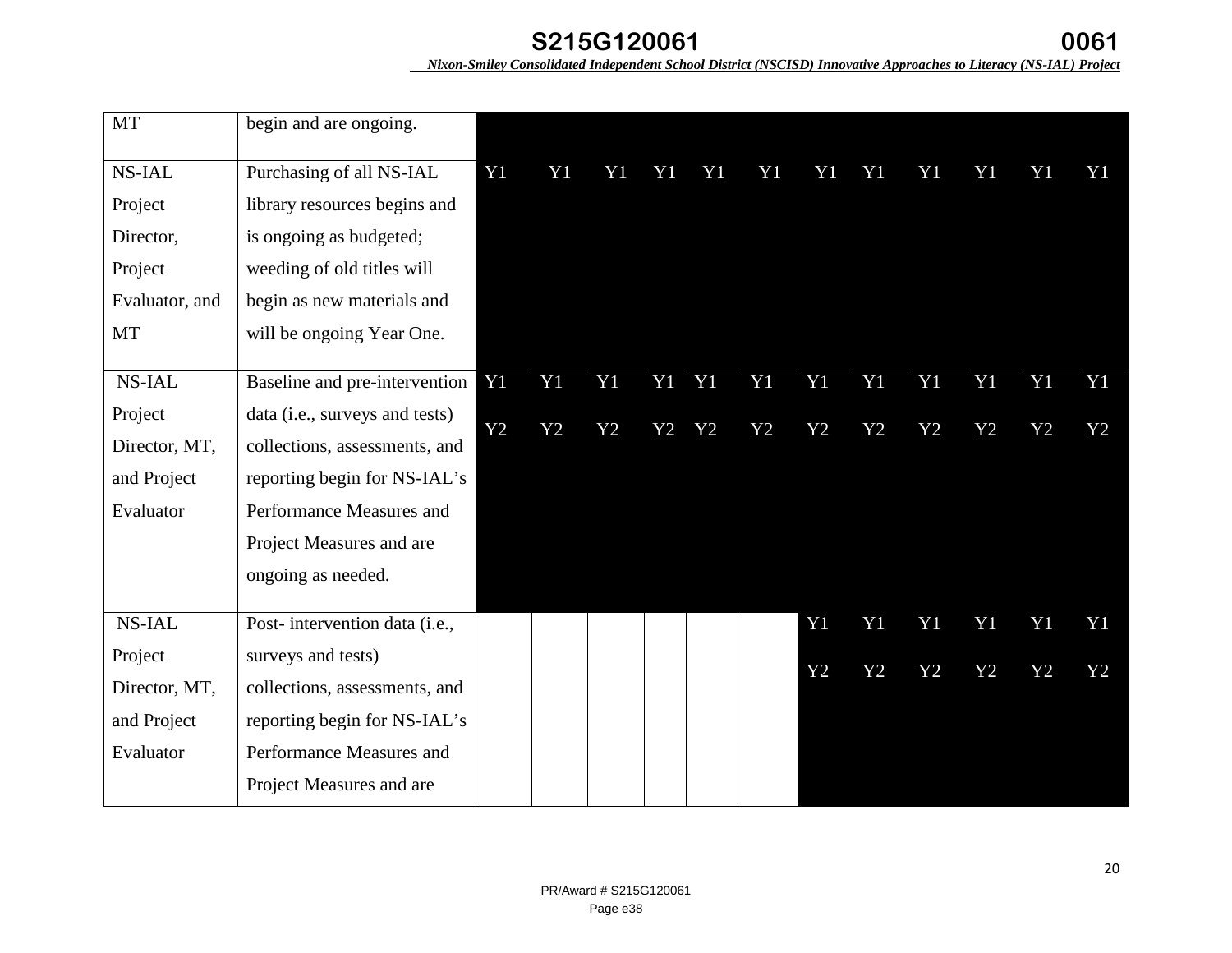|               | ongoing as needed.             |  |    |                |                 |                |  |                |    |    |
|---------------|--------------------------------|--|----|----------------|-----------------|----------------|--|----------------|----|----|
|               |                                |  |    |                |                 |                |  |                |    |    |
| <b>NS-IAL</b> | NS-IAL formal reporting        |  |    | Y <sub>1</sub> |                 | Y <sub>1</sub> |  | Y <sub>1</sub> |    | Y1 |
| Project       | begins and is ongoing;         |  | Y2 |                | $\overline{Y}2$ | Y2             |  |                | Y2 |    |
| Director and  | development and completion     |  |    |                |                 |                |  |                |    |    |
| Project       | of all reports (e.g., routine, |  |    |                |                 |                |  |                |    |    |
| Evaluator     | quarterly, annual, and final)  |  |    |                |                 |                |  |                |    |    |
|               | as required.                   |  |    |                |                 |                |  |                |    |    |
|               |                                |  |    |                |                 |                |  |                |    |    |

## **(ii) The extent to which the time commitments of the project director and principal investigator and other key project personnel are appropriate and adequate to meet the objectives of the proposed project.**

During Year One, the NS-IAL implementation, including purchasing of materials, weeding aged and worn titles, and securing the technologies and services descried will be the focus of the Project Director. The existing Director of Curriculum and Instruction will serve as the Project Director. Each campus has a full-time librarian who will assist in weeding and implementation of NS-IAL. During Year Two the Project Director will work to ensure the new library resources are being utilized and are being integrated into the lesson planning of teachers, that PD is continued, and, working closely with the Project Evaluator, that the pre/post-intervention data (i.e., tests and survey) are completed, collected, and analyzed. The Project Evaluator will have sufficient time to review NS-IAL's progress on a monthly basis and will make regular reports on that progress to the MT.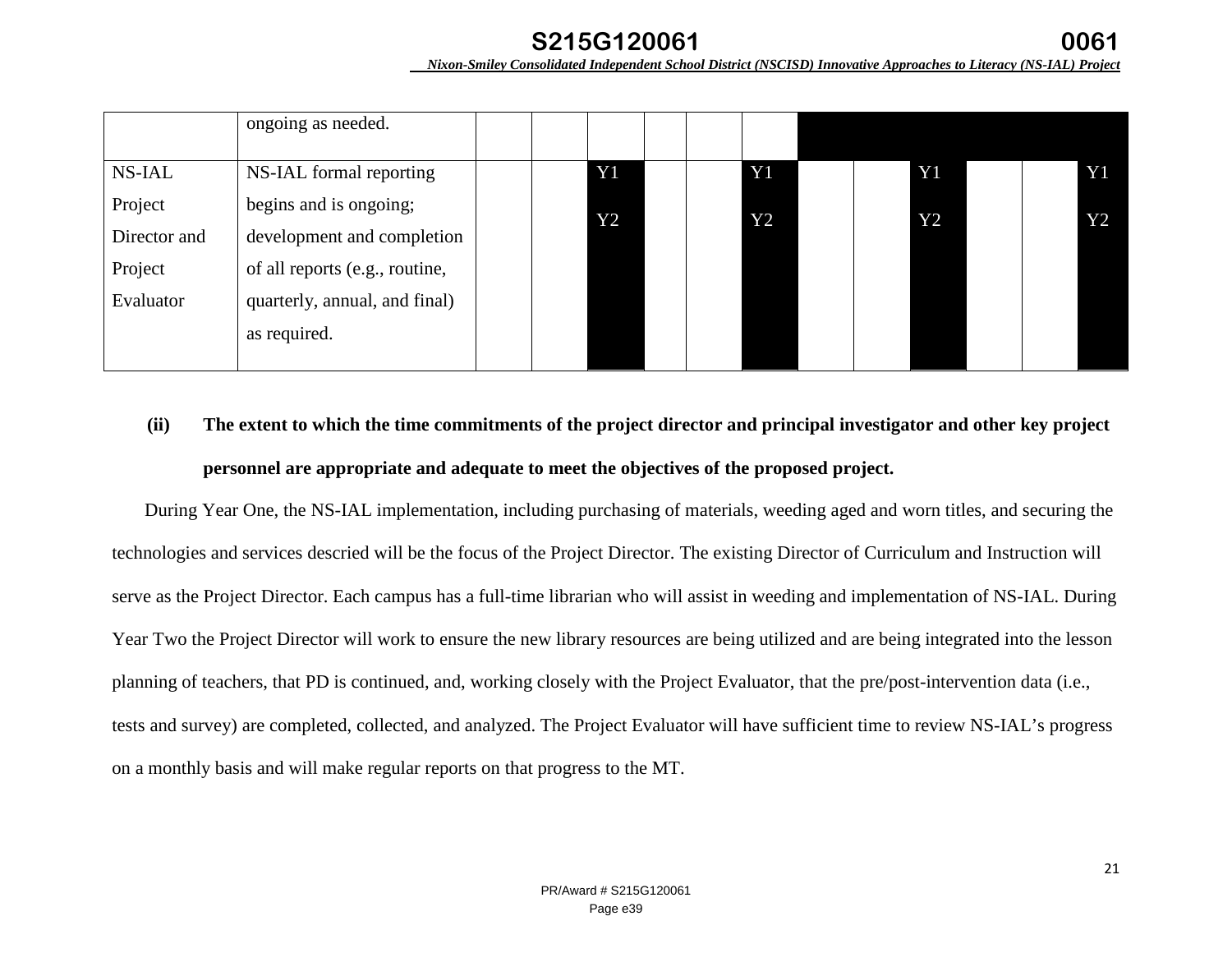## **(iii) The adequacy of mechanisms for ensuring high-quality products and services**

Both the MT and ACs will work closely with the Project Director and will participate in routine and ongoing monthly and quarterly meetings that will also include the Project Evaluator. These meeting will be structured to provide status reports on the quality of services and progress to ensure NS-IAL is able to implement needed changes or improvements based on performance. As designed, all NS-IAL services and activities will utilize evidence-based products and strategies and all acquired NS-IAL resources will be high-quality products and services that meet TSLS standards and have been proven effective on the targeted populations. By utilizing the combined mechanisms of TSLS standards and evidence-based products and strategies along with having scheduled, structured meetings involving all personnel involved in NS-IAL will ensure high-quality products and services are being provided.

#### **(f) Quality of the project evaluation**

**(i) The extent to which the methods of evaluation include the use of objective performance measures that are clearly related to the intended outcomes of the project and will produce quantitative and qualitative data to the extent possible.** 

Matt Streger has been identified as the Project Evaluator and Principal Investigator. Mr. Streger has been the Principal Investigator four Early Reading First Grant Projects and six Literacy through Libraries Grants. The Project Evaluator will not only serve as the Principal Investigator but work with an Institutional Review Board to ensure human subject protection throughout the life of NS-IAL. The NS-IAL Evaluation Plan will target the established NS-IAL Goals, Objectives, and Outcomes and will utilize both qualitative and quantitative data designed to not only determine success but to provide real time data for continuous feed back and ongoing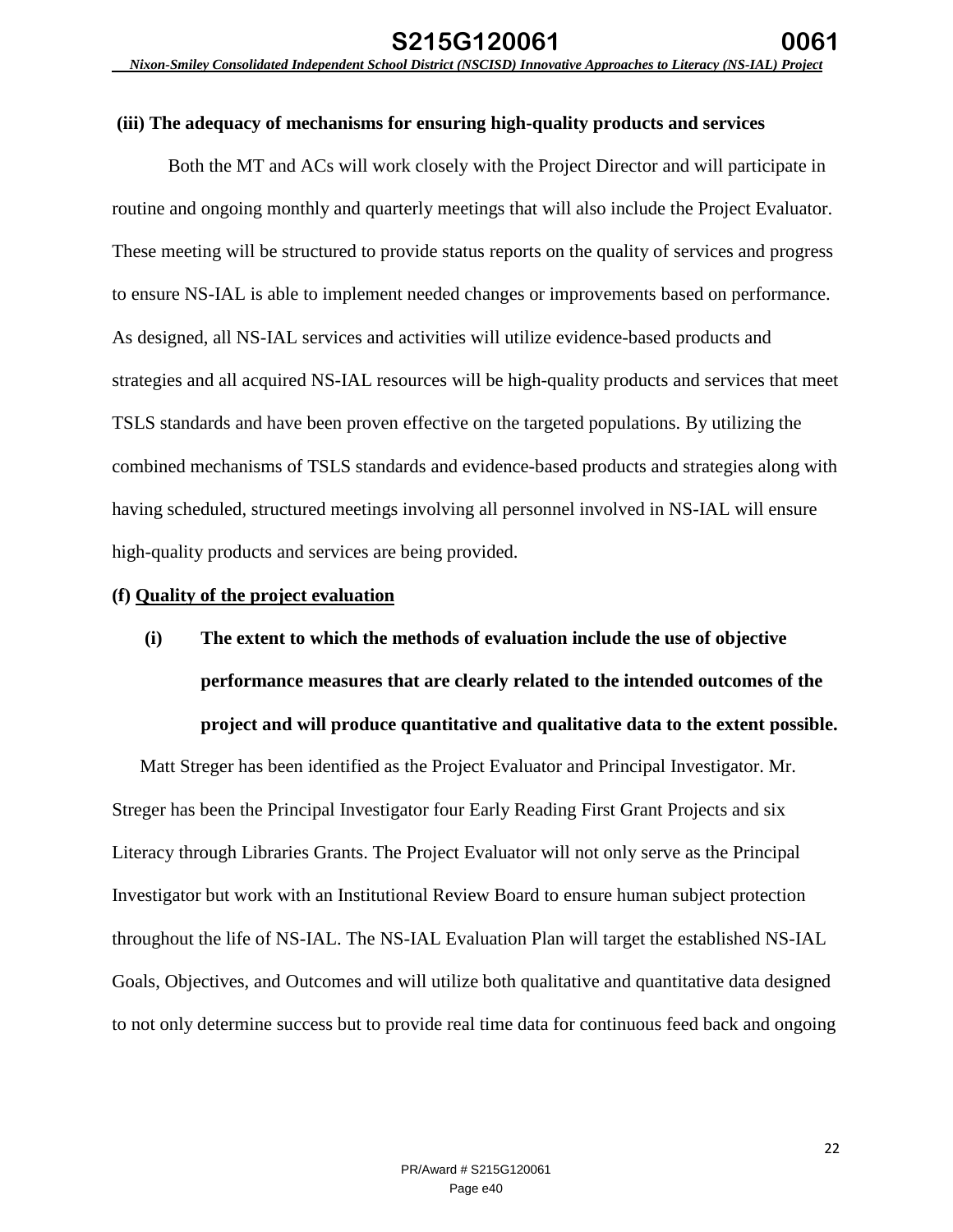improvement. The Evaluation Plan format and activities will focus the Goals and Objectives identified by the project designed to achieve these five outcomes:

- 1. An 8% increase in the number of 4-year-old participants who achieve significant gains in oral language skills as measured by the Expressive Vocabulary Test, Version 2 (i.e., EVT-II) administered as a pre-test in October and a post-test in April during each year of NS-IAL.
- 2. A 8% increase in the number of  $3<sup>rd</sup>$ -grade participants who meet or exceed proficiency on both the State's Reading and Language Arts assessments under section 1111(b) (3) of the ESEA as measured by the 2014 results of the State of Texas Assessments of Academic Readiness (STAAR) compared to the 2013 baseline.
- 3. A 10% increase in participating  $8<sup>th</sup>$ -grade students who meet or exceed proficiency on both the State's Reading and Language Arts assessments under section 1111(b) (3) of the ESEA as measured by the 2014 results of the State of Texas Assessments of Academic Readiness (STAAR) compared to the 2013 baseline.
- 4. An 10% increase in participating high school students who meet or exceed proficiency on both the State's Reading and Language Arts assessments under section 1111(b)(3) of the ESEA as measured by the 2014 results of the State of Texas Assessments of Academic Readiness (STAAR) compared to the 2013 baseline.
- 5. Improve the TLSL rating of each of the three campus libraries to "Acceptable" in the size and age of the book collection through the purchase of new titles as determined by the Title Wise Report completed in October of 2013.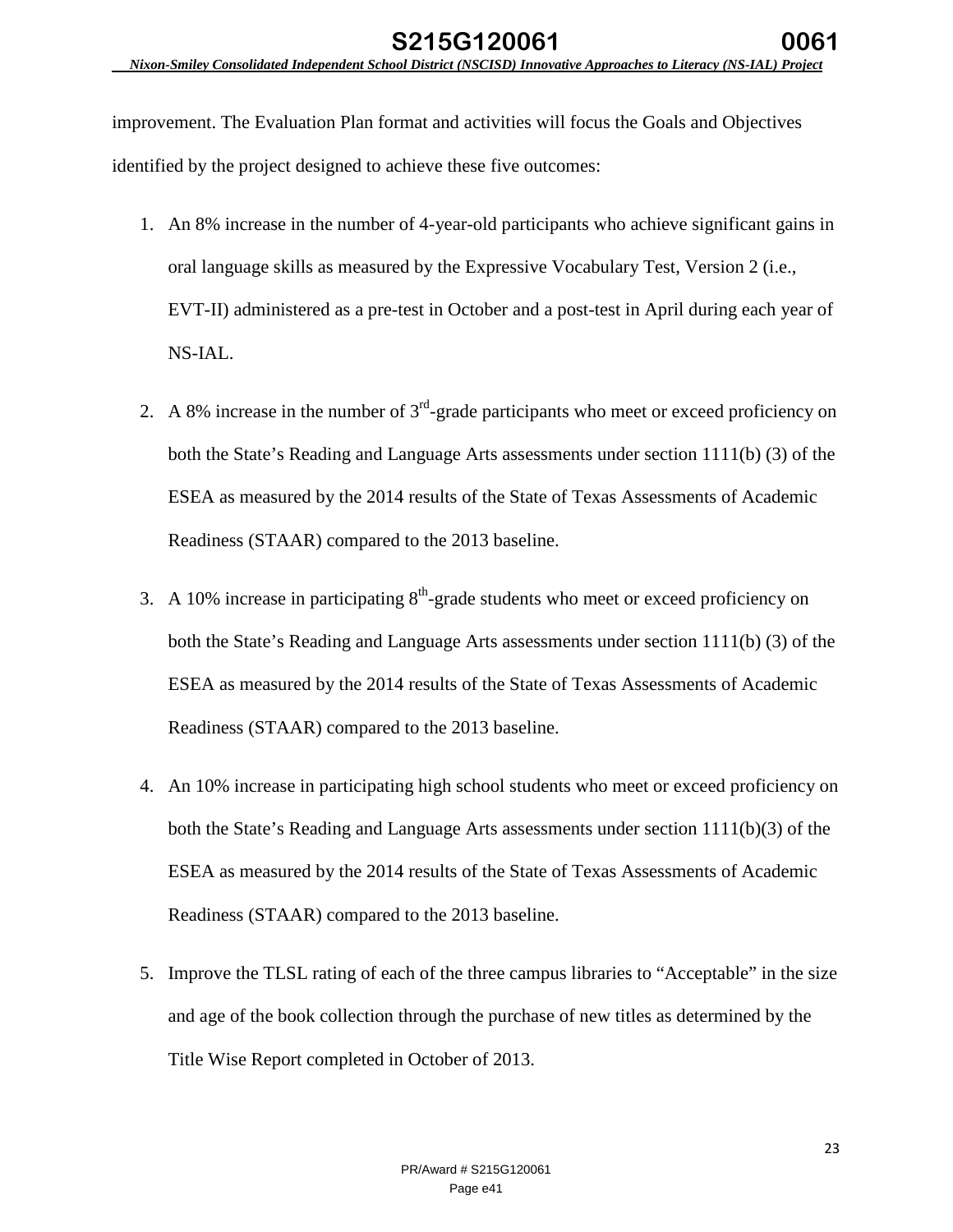Since the Project Evaluator/Principal Investigator have been identified, the NS-IAL Evaluation Plan and all of it activities, with funding, can begin immediately upon funding notification. Year One will largely focus on the quantitative data as NS-IAL hires staff and begins purchasing the approved resources. Importantly, all of this Year One activity will be reported at each MT and AC meeting. The very important baseline data for the STAAR performance will be established during the 2012-2013 at the end of Year One; and the 2013- 2014 STAAR data will be collected at the end of Year Two to determine progress. At the beginning of Year Two (i.e., 2013 – 2014) the Expressive Vocabulary Test, Version 2 (i.e., EVT-II) will be administered as a pre-test at the beginning of the school year with a post-test at the end of the school year. The Evaluation Plan includes the expectation of comparing the NS-IAL Outcomes to school districts of similar size and demographics (statewide and nationally) to triangulate data in an attempt to better determine the impact of NS-IAL on reading skills and performance. These assessments and results will be provided on a monthly, quarterly, and annual basis to the MT, ACs, and the funding source.

# **(ii) The extent to which the methods of evaluation will provide performance feedback and permit periodic assessment of progress toward achieving intended outcomes.**

Performance feedback is a major, constant component of the NS-IAL Evaluation Plan; And, as result, the Project Evaluator will provide monthly, quarterly, and annual reports to NS-IAL, the MT, and ACs to ensure progress is understood so that any needed changes or action plans can be made or developed early in the process to ensure NS-IAL's success on all of its Goals, Objectives, and intended Outcomes. The monthly reports will primarily focus on